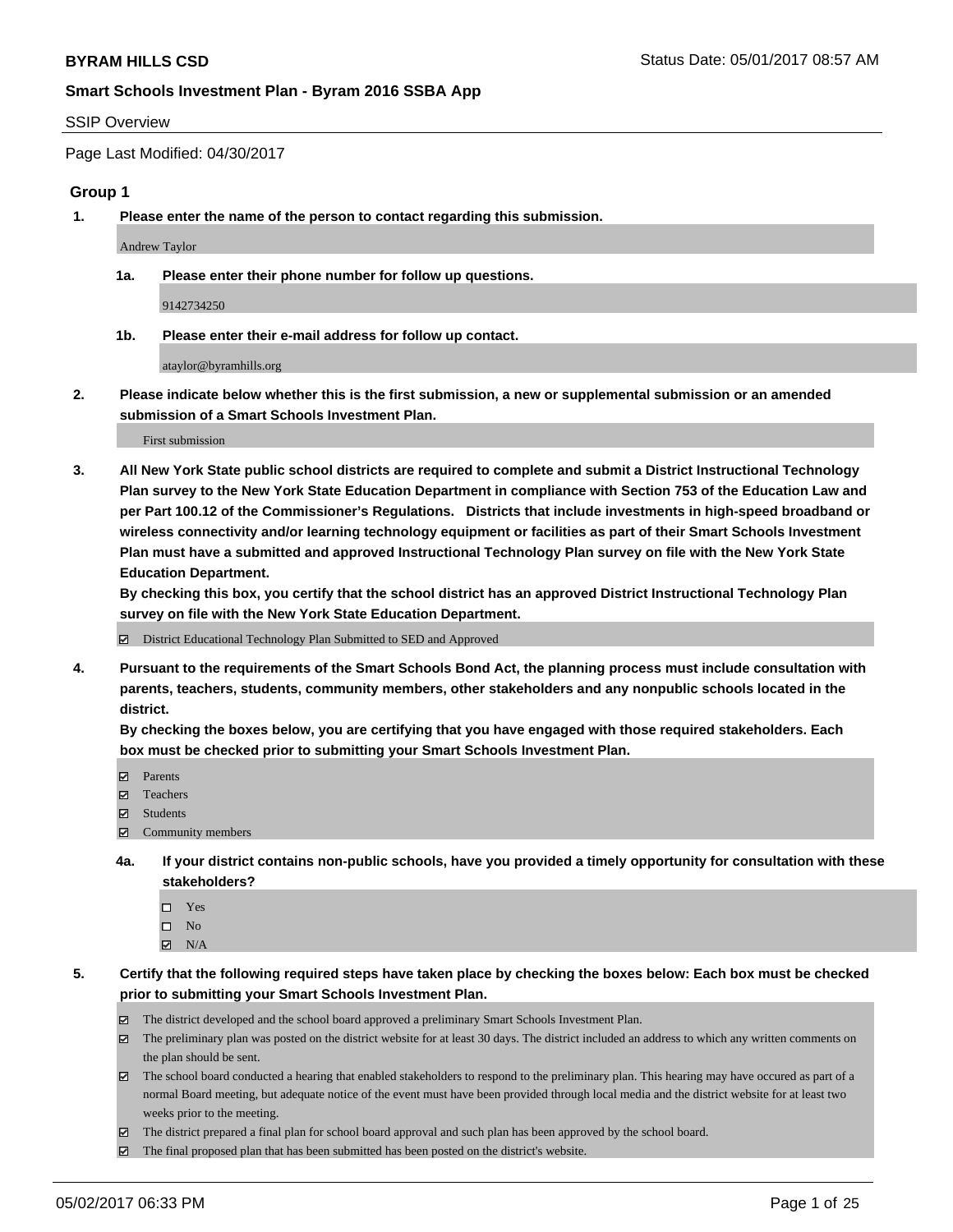### SSIP Overview

Page Last Modified: 04/30/2017

**5a. Please upload the proposed Smart Schools Investment Plan (SSIP) that was posted on the district's website, along with any supporting materials. Note that this should be different than your recently submitted Educational Technology Survey. The Final SSIP, as approved by the School Board, should also be posted on the website and remain there during the course of the projects contained therein.**

Byram Hills Preliminary Investment Plan.pdf ByramHillsSmartSchoolsInvestmentPlan.pdf 94PanelsQuote.pdf ActivPanel Specification Sheet - EN.pdf

**5b. Enter the webpage address where the final Smart Schools Investment Plan is posted. The Plan should remain posted for the life of the included projects.**

http://www.byramhills.org/departments.cfm?subpage=1339

**6. Please enter an estimate of the total number of students and staff that will benefit from this Smart Schools Investment Plan based on the cumulative projects submitted to date.**

2,538

**7. An LEA/School District may partner with one or more other LEA/School Districts to form a consortium to pool Smart Schools Bond Act funds for a project that meets all other Smart School Bond Act requirements. Each school district participating in the consortium will need to file an approved Smart Schools Investment Plan for the project and submit a signed Memorandum of Understanding that sets forth the details of the consortium including the roles of each respective district.**

 $\Box$  The district plans to participate in a consortium to partner with other school district(s) to implement a Smart Schools project.

**8. Please enter the name and 6-digit SED Code for each LEA/School District participating in the Consortium.**

| <b>Partner LEA/District</b> | ISED BEDS Code |
|-----------------------------|----------------|
| (No Response)               | (No Response)  |

**9. Please upload a signed Memorandum of Understanding with all of the participating Consortium partners.**

(No Response)

**10. Your district's Smart Schools Bond Act Allocation is:**

\$333,850

**11. Enter the budget sub-allocations by category that you are submitting for approval at this time. If you are not budgeting SSBA funds for a category, please enter 0 (zero.) If the value entered is \$0, you will not be required to complete that survey question.**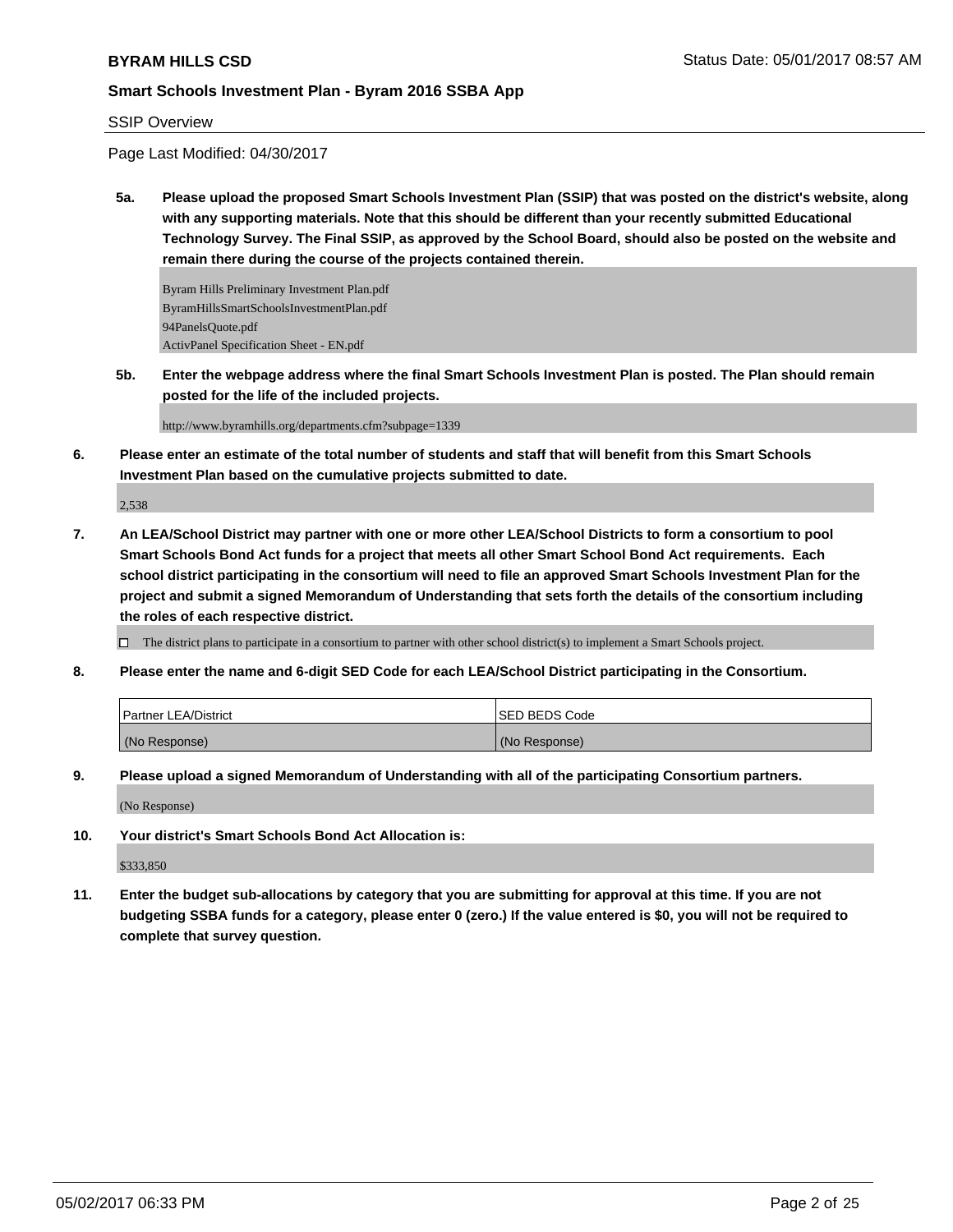# SSIP Overview

|                                       | lSub-          |
|---------------------------------------|----------------|
|                                       | Allocations    |
| <b>School Connectivity</b>            | $\overline{0}$ |
| Connectivity Projects for Communities | $\Omega$       |
| <b>Classroom Technology</b>           | 333,850        |
| Pre-Kindergarten Classrooms           | $\Omega$       |
| Replace Transportable Classrooms      | $\Omega$       |
| High-Tech Security Features           | $\Omega$       |
| Totals:                               | 333,850        |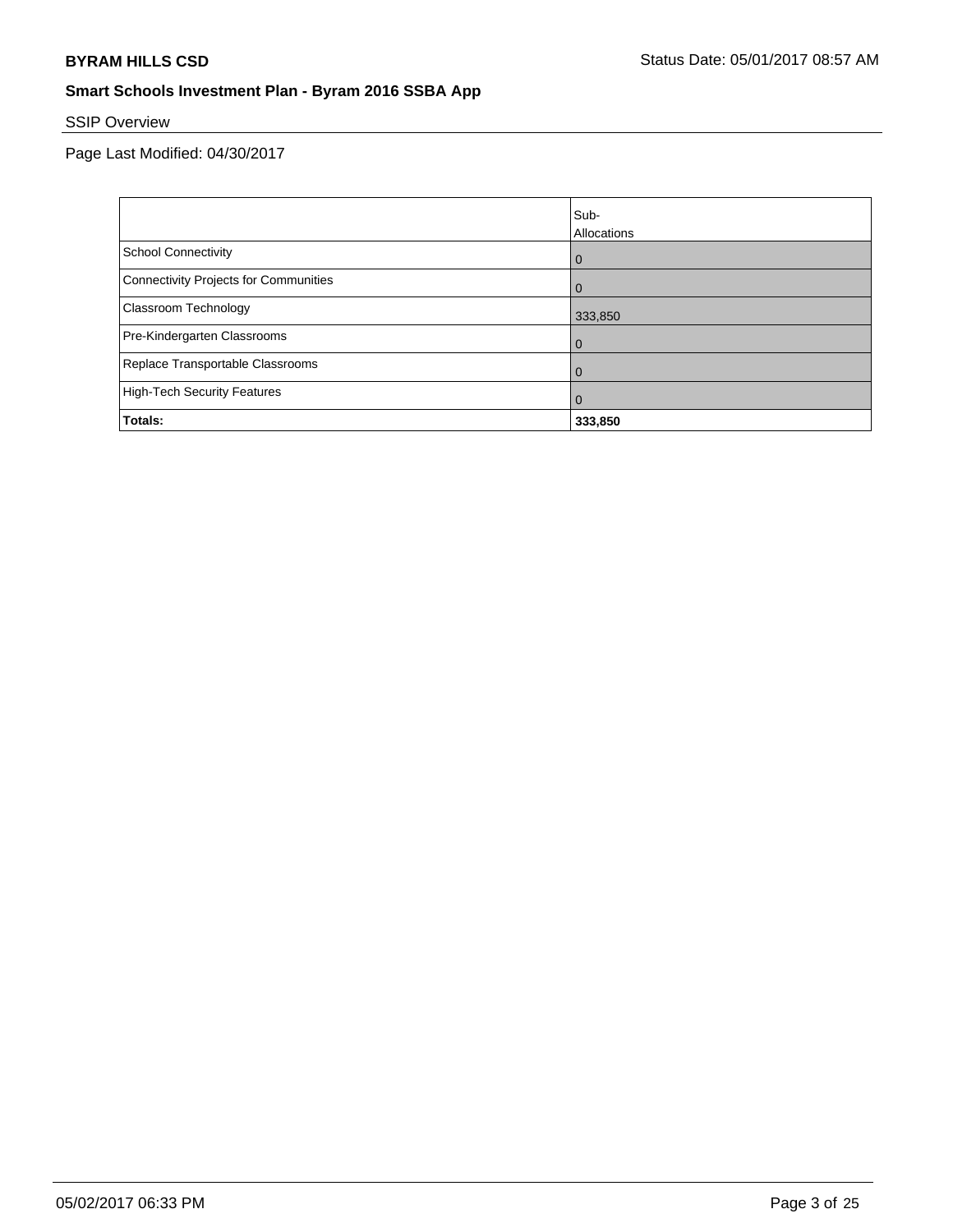# School Connectivity

Page Last Modified: 09/16/2016

# **Group 1**

- **1. In order for students and faculty to receive the maximum benefit from the technology made available under the Smart Schools Bond Act, their school buildings must possess sufficient connectivity infrastructure to ensure that devices can be used during the school day. Smart Schools Investment Plans must demonstrate that:**
	- **sufficient infrastructure that meets the Federal Communications Commission's 100 Mbps per 1,000 students standard currently exists in the buildings where new devices will be deployed, or**
	- **is a planned use of a portion of Smart Schools Bond Act funds, or**
	- **is under development through another funding source.**

**Smart Schools Bond Act funds used for technology infrastructure or classroom technology investments must increase the number of school buildings that meet or exceed the minimum speed standard of 100 Mbps per 1,000 students and staff within 12 months. This standard may be met on either a contracted 24/7 firm service or a "burstable" capability. If the standard is met under the burstable criteria, it must be:**

**1. Specifically codified in a service contract with a provider, and**

**2. Guaranteed to be available to all students and devices as needed, particularly during periods of high demand, such as computer-based testing (CBT) periods.**

**Please describe how your district already meets or is planning to meet this standard within 12 months of plan submission.**

(No Response)

- **1a. If a district believes that it will be impossible to meet this standard within 12 months, it may apply for a waiver of this requirement, as described on the Smart Schools website. The waiver must be filed and approved by SED prior to submitting this survey.**
	- By checking this box, you are certifying that the school district has an approved waiver of this requirement on file with the New York State Education Department.

### **2. Connectivity Speed Calculator (Required)**

|                         | l Number of<br><b>Students</b> | Multiply by<br>100 Kbps | Divide by 1000 Current Speed<br>to Convert to<br>Required<br>l Speed in Mb | lin Mb           | Expected<br>Speed to be<br>Attained Within Required<br>12 Months | Expected Date<br>When<br>Speed Will be<br><b>Met</b> |
|-------------------------|--------------------------------|-------------------------|----------------------------------------------------------------------------|------------------|------------------------------------------------------------------|------------------------------------------------------|
| <b>Calculated Speed</b> | (No<br>Response)               | (No Response)           | (No<br>Response)                                                           | (No<br>Response) | (No<br>Response)                                                 | l (No<br>Response)                                   |

# **3. Describe how you intend to use Smart Schools Bond Act funds for high-speed broadband and/or wireless connectivity projects in school buildings.**

(No Response)

**4. Describe the linkage between the district's District Instructional Technology Plan and the proposed projects. (There should be a link between your response to this question and your response to Question 1 in Part E. Curriculum and Instruction "What are the district's plans to use digital connectivity and technology to improve teaching and learning?)**

(No Response)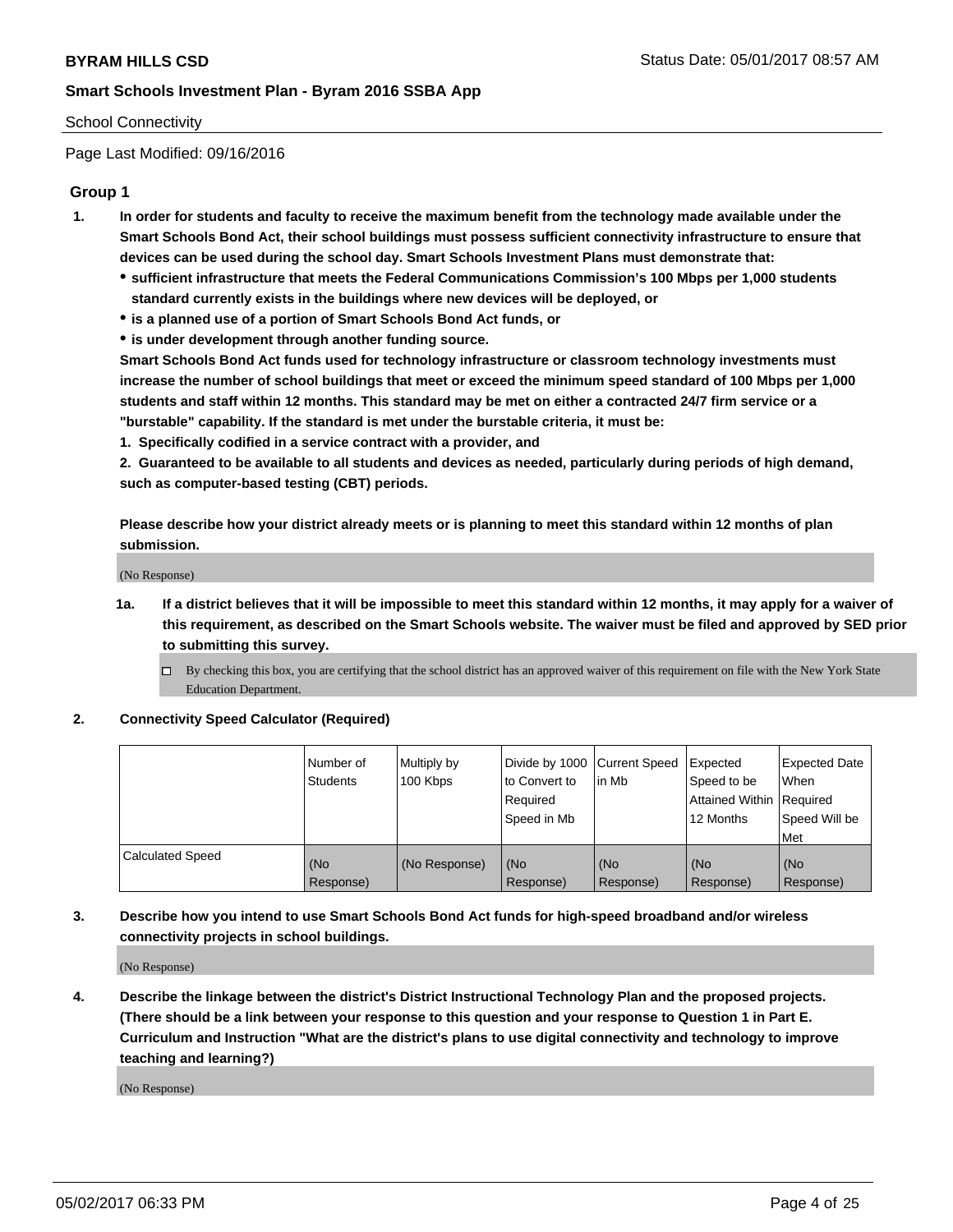### School Connectivity

Page Last Modified: 09/16/2016

**5. If the district wishes to have students and staff access the Internet from wireless devices within the school building, or in close proximity to it, it must first ensure that it has a robust Wi-Fi network in place that has sufficient bandwidth to meet user demand.**

**Please describe how you have quantified this demand and how you plan to meet this demand.**

(No Response)

**6. As indicated on Page 5 of the guidance, the Office of Facilities Planning will have to conduct a preliminary review of all capital projects, including connectivity projects.**

**Please indicate on a separate row each project number given to you by the Office of Facilities Planning.**

| Project Number |  |
|----------------|--|
|                |  |
| (No Response)  |  |

**7. Certain high-tech security and connectivity infrastructure projects may be eligible for an expedited review process as determined by the Office of Facilities Planning.**

**Was your project deemed eligible for streamlined review?**

(No Response)

**8. Include the name and license number of the architect or engineer of record.**

| Name          | License Number |
|---------------|----------------|
| (No Response) | (No Response)  |

**9. If you are submitting an allocation for School Connectivity complete this table.**

**Note that the calculated Total at the bottom of the table must equal the Total allocation for this category that you entered in the SSIP Overview overall budget.** 

|                                            | Sub-          |
|--------------------------------------------|---------------|
|                                            | Allocation    |
| Network/Access Costs                       | (No Response) |
| Outside Plant Costs                        | (No Response) |
| School Internal Connections and Components | (No Response) |
| <b>Professional Services</b>               | (No Response) |
| Testing                                    | (No Response) |
| <b>Other Upfront Costs</b>                 | (No Response) |
| <b>Other Costs</b>                         | (No Response) |
| Totals:                                    | 0             |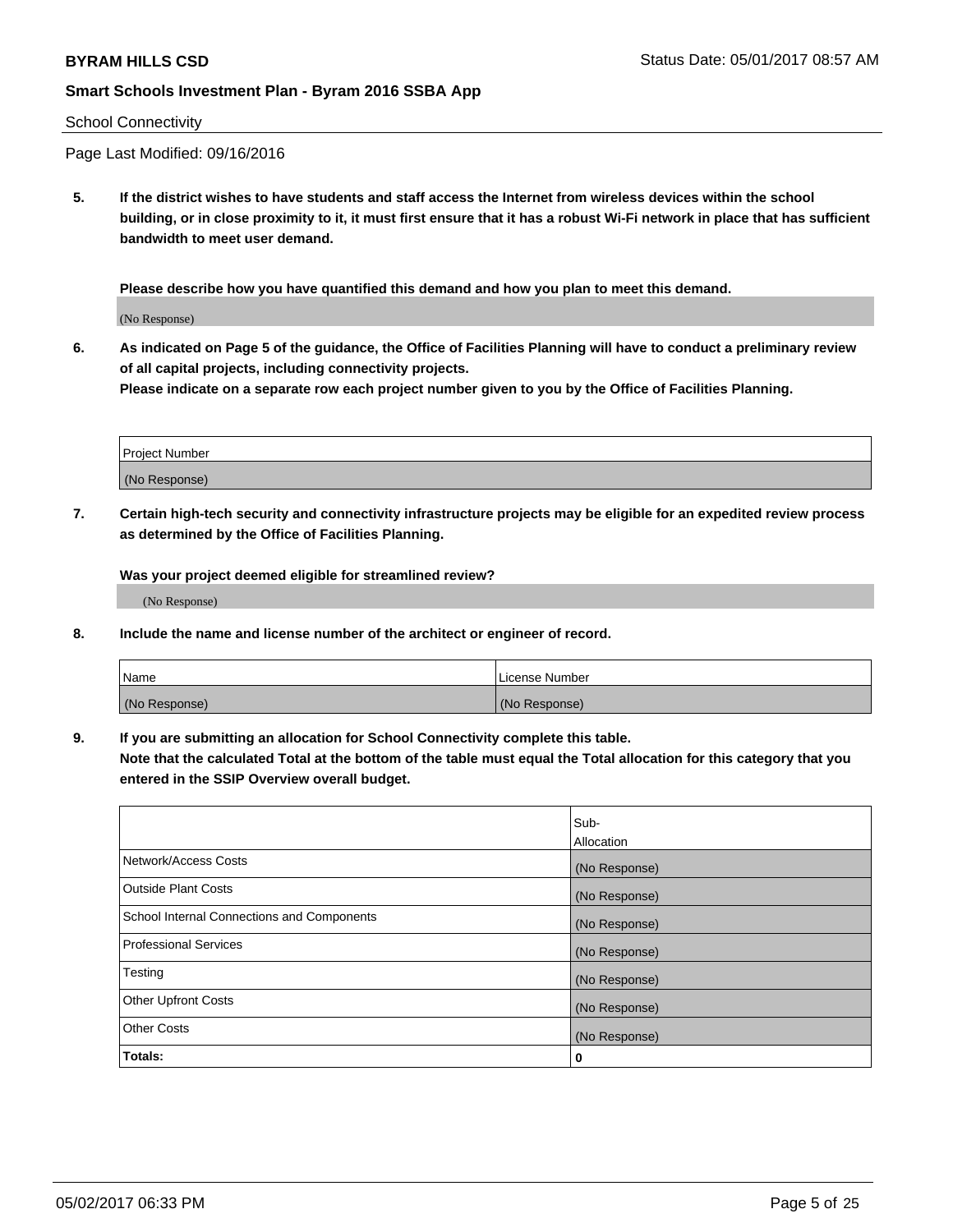### School Connectivity

Page Last Modified: 09/16/2016

**10. Please detail the type, quantity, per unit cost and total cost of the eligible items under each sub-category. This is especially important for any expenditures listed under the "Other" category. All expenditures must be eligible for tax-exempt financing to be reimbursed through the SSBA. Sufficient detail must be provided so that we can verify this is the case. If you have any questions, please contact us directly through smartschools@nysed.gov. NOTE: Wireless Access Points should be included in this category, not under Classroom Educational Technology, except those that will be loaned/purchased for nonpublic schools.**

| Select the allowable expenditure | Item to be purchased | Quantity      | Cost per Item | Total Cost    |
|----------------------------------|----------------------|---------------|---------------|---------------|
| type.                            |                      |               |               |               |
| Repeat to add another item under |                      |               |               |               |
| each type.                       |                      |               |               |               |
| (No Response)                    | (No Response)        | (No Response) | (No Response) | (No Response) |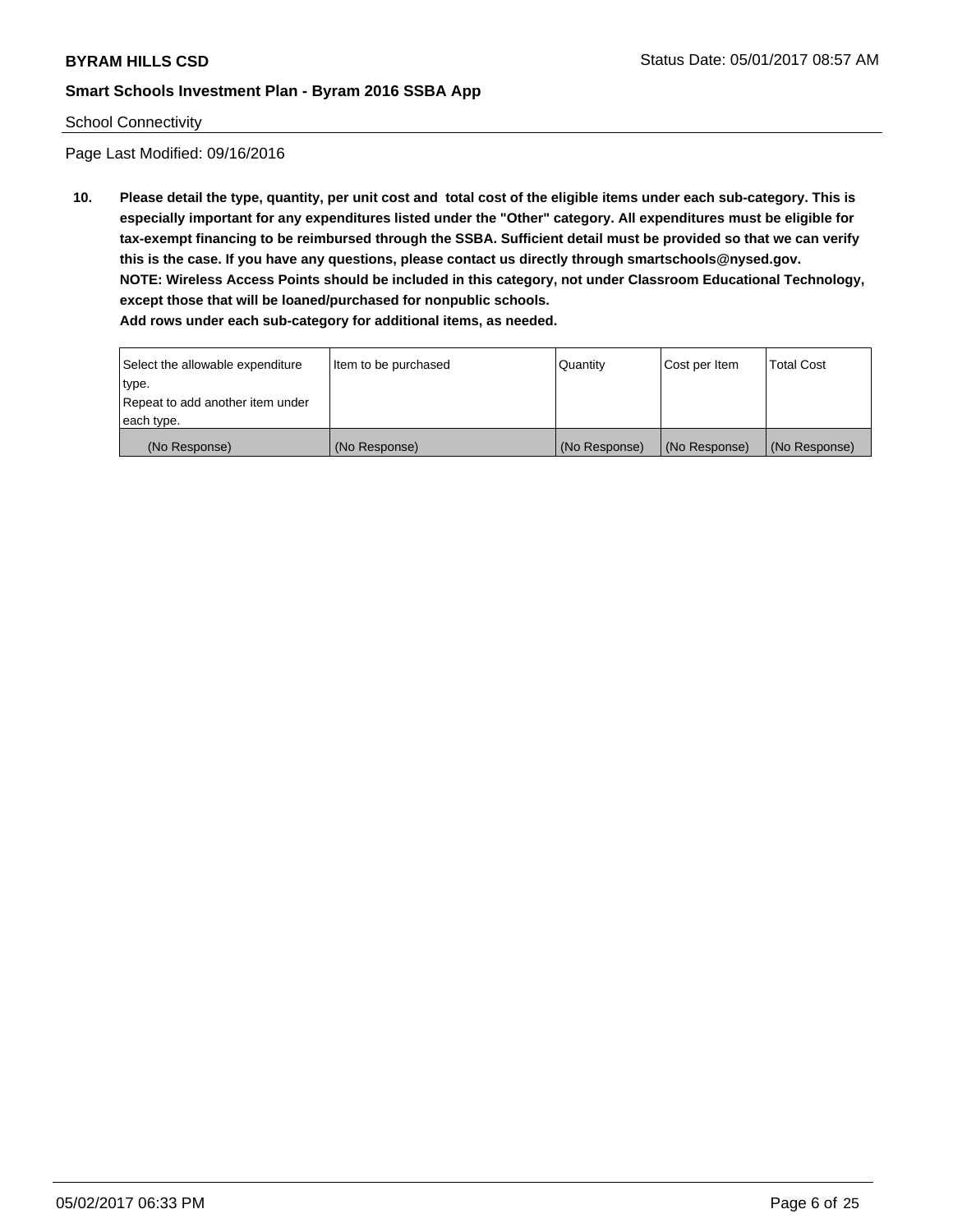Community Connectivity (Broadband and Wireless)

Page Last Modified: 09/16/2016

# **Group 1**

**1. Describe how you intend to use Smart Schools Bond Act funds for high-speed broadband and/or wireless connectivity projects in the community.**

(No Response)

**2. Please describe how the proposed project(s) will promote student achievement and increase student and/or staff access to the Internet in a manner that enhances student learning and/or instruction outside of the school day and/or school building.**

(No Response)

**3. Community connectivity projects must comply with all the necessary local building codes and regulations (building and related permits are not required prior to plan submission).**

 $\Box$  I certify that we will comply with all the necessary local building codes and regulations.

**4. Please describe the physical location of the proposed investment.**

(No Response)

**5. Please provide the initial list of partners participating in the Community Connectivity Broadband Project, along with their Federal Tax Identification (Employer Identification) number.**

| <b>Project Partners</b> | Federal ID#     |
|-------------------------|-----------------|
| (No Response)           | l (No Response) |

**6. If you are submitting an allocation for Community Connectivity, complete this table. Note that the calculated Total at the bottom of the table must equal the Total allocation for this category that you entered in the SSIP Overview overall budget.**

|                                    | Sub-Allocation |
|------------------------------------|----------------|
| Network/Access Costs               | (No Response)  |
| Outside Plant Costs                | (No Response)  |
| <b>Tower Costs</b>                 | (No Response)  |
| <b>Customer Premises Equipment</b> | (No Response)  |
| <b>Professional Services</b>       | (No Response)  |
| Testing                            | (No Response)  |
| <b>Other Upfront Costs</b>         | (No Response)  |
| <b>Other Costs</b>                 | (No Response)  |
| Totals:                            | 0              |

**7. Please detail the type, quantity, per unit cost and total cost of the eligible items under each sub-category. This is especially important for any expenditures listed under the "Other" category. All expenditures must be capital-bond eligible to be reimbursed through the SSBA. If you have any questions, please contact us directly through smartschools@nysed.gov.**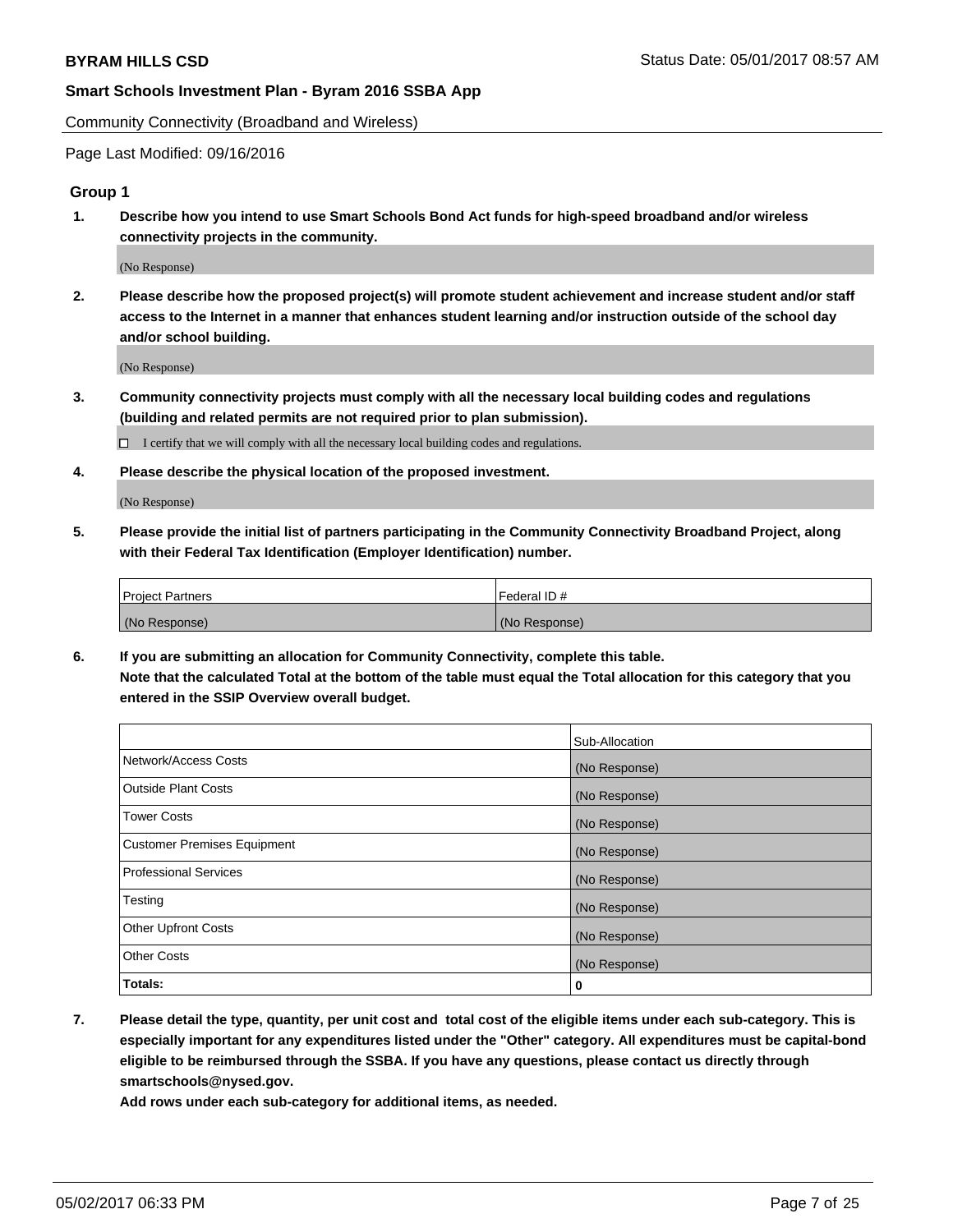Community Connectivity (Broadband and Wireless)

Page Last Modified: 09/16/2016

| Select the allowable expenditure<br>type.      | Item to be purchased | Quantity      | Cost per Item | <b>Total Cost</b> |
|------------------------------------------------|----------------------|---------------|---------------|-------------------|
| Repeat to add another item under<br>each type. |                      |               |               |                   |
| (No Response)                                  | (No Response)        | (No Response) | (No Response) | (No Response)     |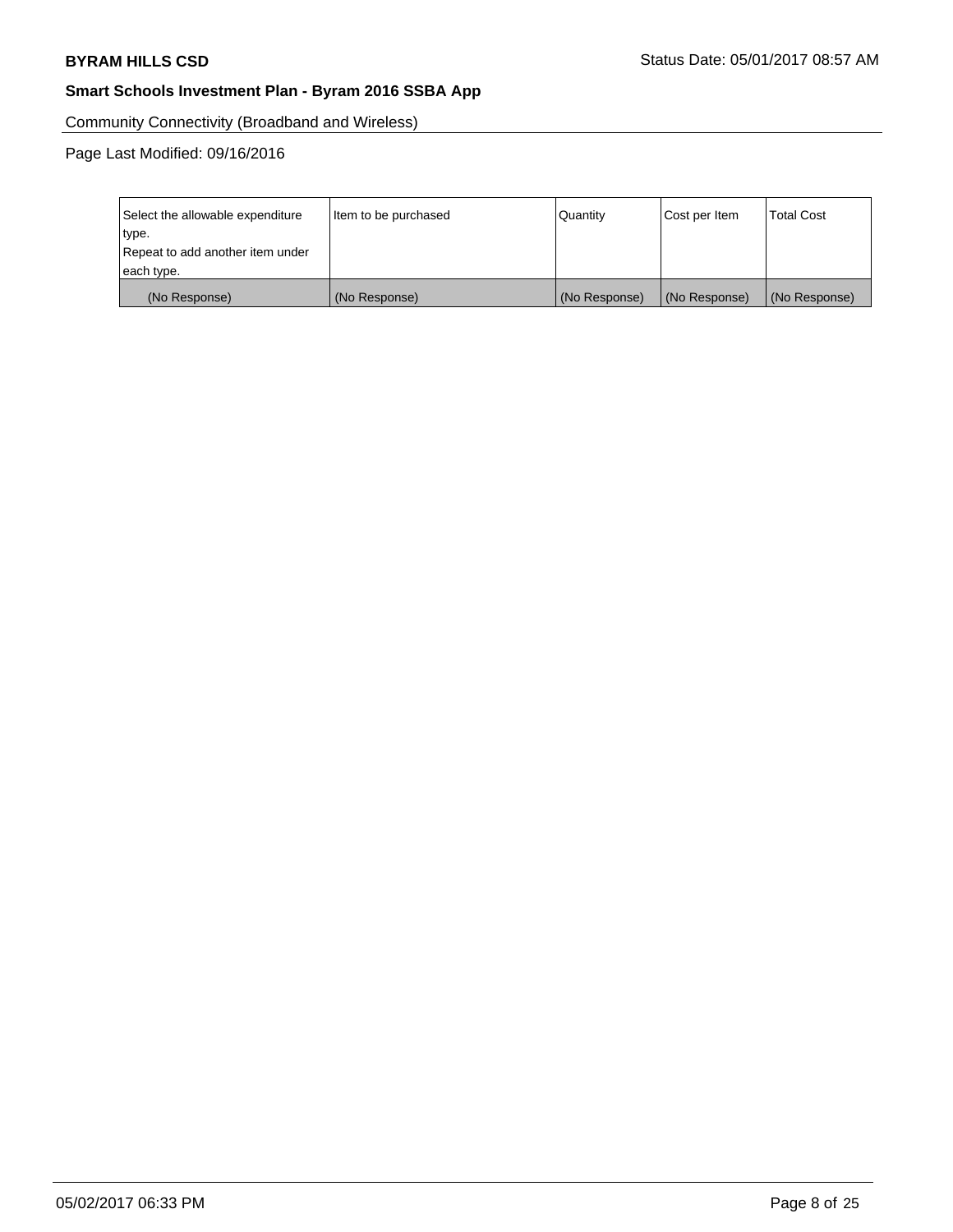# Classroom Learning Technology

Page Last Modified: 04/28/2017

# **Questions**

**1. In order for students and faculty to receive the maximum benefit from the technology made available under the Smart Schools Bond Act, their school buildings must possess sufficient connectivity infrastructure to ensure that devices can be used during the school day. Smart Schools Investment Plans must demonstrate that sufficient infrastructure that meets the Federal Communications Commission's 100 Mbps per 1,000 students standard currently exists in the buildings where new devices will be deployed, or is a planned use of a portion of Smart Schools Bond Act funds, or is under development through another funding source.**

**Smart Schools Bond Act funds used for technology infrastructure or classroom technology investments must increase the number of school buildings that meet or exceed the minimum speed standard of 100 Mbps per 1,000 students and staff within 12 months. This standard may be met on either a contracted 24/7 firm service or a "burstable" capability. If the standard is met under the burstable criteria, it must be:**

**1. Specifically codified in a service contract with a provider, and**

**2. Guaranteed to be available to all students and devices as needed, particularly during periods of high demand, such as computer-based testing (CBT) periods.**

**Please describe how your district already meets or is planning to meet this standard within 12 months of plan submission.**

Byram Hills CSD currently has 2,538 Students. Based on our current enrollment we would need 253.8 Mbps to meet the Smart Schools Bond Act Minimum Standard. Byram Hills CSD currently subscribe to 400Mbps through the Lower Hudson Regional Information Center (LHRIC). This exceeds the minimum standard.

Byram Hills CSD has a 10 Gbps connection between buildings and a 1 Gbps connections to the LHRIC. Our bandwidth can be throttled up to 1 Gbps at any time. The bandwidth and network is continuously monitored to insure continuity and quality of service to all users. We piloted CBT last school year and did not have any issues with connectivity or bandwidth. We regularly have a high volume of users (500+ users or over 20% of our students simultaneous online) on the system and have not peaked our bandwidth.

- **1a. If a district believes that it will be impossible to meet this standard within 12 months, it may apply for a waiver of this requirement, as described on the Smart Schools website. The waiver must be filed and approved by SED prior to submitting this survey.**
	- $\Box$  By checking this box, you are certifying that the school district has an approved waiver of this requirement on file with the New York State Education Department.

### **2. Connectivity Speed Calculator (Required)**

|                         | Number of<br>Students | Multiply by<br>100 Kbps | Divide by 1000 Current Speed<br>to Convert to<br>Required<br>Speed in Mb | lin Mb | <b>Expected</b><br>Speed to be<br>Attained Within Required<br>12 Months | <b>Expected Date</b><br>When<br>Speed Will be<br>Met |
|-------------------------|-----------------------|-------------------------|--------------------------------------------------------------------------|--------|-------------------------------------------------------------------------|------------------------------------------------------|
| <b>Calculated Speed</b> | 2,538                 | 253.800                 | 253.8                                                                    | 400    | 500                                                                     | Met                                                  |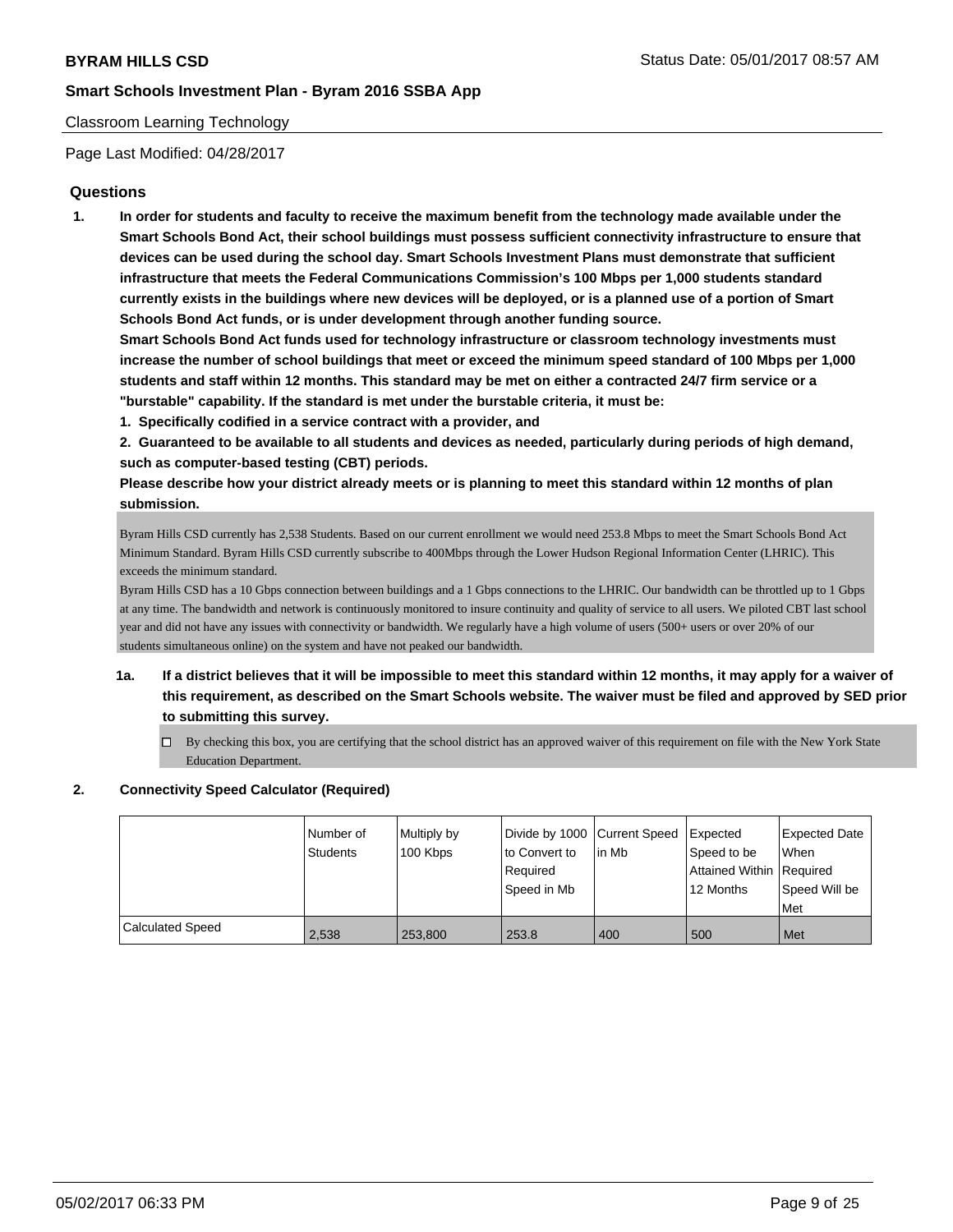### Classroom Learning Technology

Page Last Modified: 04/28/2017

**3. If the district wishes to have students and staff access the Internet from wireless devices within the school building, or in close proximity to it, it must first ensure that it has a robust Wi-Fi network in place that has sufficient bandwidth to meet user demand.**

**Please describe how you have quantified this demand and how you plan to meet this demand.**

The district has up to date wired and wireless access in 100% of its instructional, administrative and common spaces. The district currently maintains a 1:1 Chromebook program for grades 3-12 and has a 1:2 program for grades K-2. Wireless access and broadband are continuously monitored to insure quality of service for all stakeholders. The district has both a secure network and guest network for a BYO device program in grades 3-12. Community and parents are able to take advantage of the guest network and district functions.

Byram Hills CSD currently has 2,538 Students. Based on our current enrollment we would need 253.8 Mbps to meet the Smart Schools Bond Act Minimum Standard. Byram Hills CSD currently subscribe to 400Mbps through our LHRIC. This exceeds the minimum standard. Byram Hills CSD has a 10 Gbps connection between buildings and a 1 Gbps connections to the LHRIC. Our bandwidth can be throttled up to 1 Gbps at any time. The bandwidth and network is continuously monitored to insure continuity and quality of service to all users. We piloted CBT last school year and did not have any issues. We regularly have a high volume of users on the system and rarely peak our bandwidth.

**4. All New York State public school districts are required to complete and submit an Instructional Technology Plan survey to the New York State Education Department in compliance with Section 753 of the Education Law and per Part 100.12 of the Commissioner's Regulations.**

**Districts that include educational technology purchases as part of their Smart Schools Investment Plan must have a submitted and approved Instructional Technology Plan survey on file with the New York State Education Department.**

By checking this box, you are certifying that the school district has an approved Instructional Technology Plan survey on file with the New York State Education Department.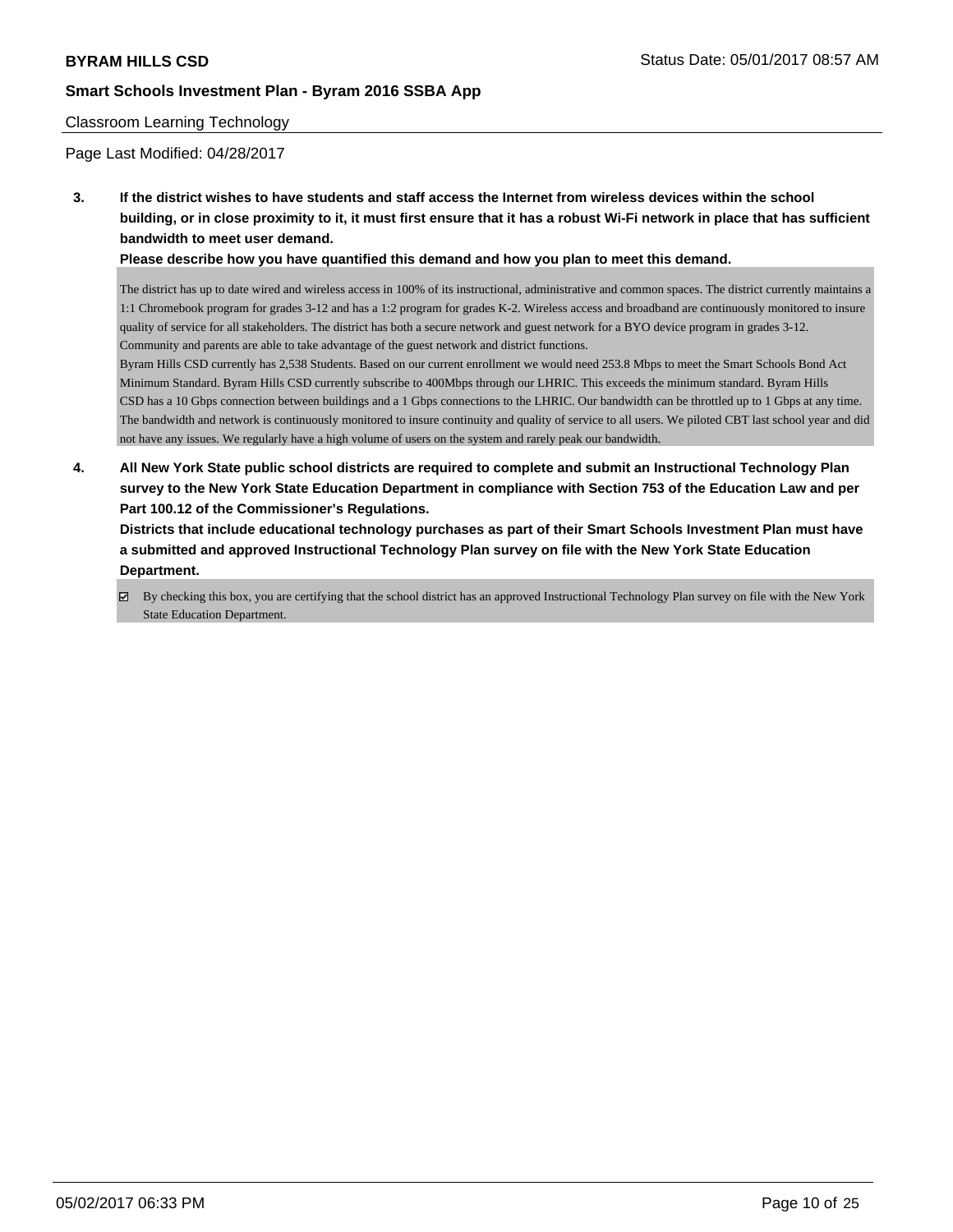# Classroom Learning Technology

Page Last Modified: 04/28/2017

# **5. Describe the devices you intend to purchase and their compatibility with existing or planned platforms or systems. Specifically address the adequacy of each facility's electrical, HVAC and other infrastructure necessary to install and support the operation of the planned technology.**

It was determined during the Technology Plan development process that an upgrade of the district's aging (10+ year old) and failing Smartboards was needed. Because we are upgrading hardware that is currently installed the electric and net work needed is already available in each room. The Director of Technology, working with the Building Technology Coordinators, vetted a number of interactive whiteboard alternatives. Three options were chosen to pilot in each building. Feedback was gathered by the Learning Community Facilitators and regular building meetings throughout the process. A survey was given to all staff and based on the feedback the Promethean 70" LED ActivePanel with ActivInspire and Classflow software was chosen. Some of the primary reasons are:

- Ability to import SMART files
- Cost effectiveness
- Better hardware (number of ports, anti glare, etc.)
- Better software (ActivInspire and ClassFlow)
- Excellent user experience and low learning curve
- Wireless presentation box allows for mobile presentation options
- Classflow software allows us to leverage our 1:1 Chromebooks and online content

The District plans will be purchasing 94 Promethean ActivPanels with SSBA Funds and district funds. Additionally, 20 Board have already been purchased with district funds and are being installed Fall 2016. The Promethean ActivPanel delivers incredible full HD picture quality, powerful interactive software and an intuitive touchscreen to create a truly engaging learning experience. The ActivPanel reveals brilliant colors and crisp details to boost readability ensuring the best learning experience for students. Users can actively participate in lessons at the display with just a swipe, pinch or zoom. The intuitive interface makes the experience natural whether you're writing with the digital pen or using multi-touch gestures. The all-new Promethean ActivPanel is a tablet-like surface for the front of the classroom. Powered by Promethean's ActivConnect Android processor, it enhances the teaching and learning experience providing instant access to educational apps, wireless connectivity, mobile device mirroring and more. Access the vast, ever-expanding world of over 500,000 educational apps. Easily download your favorite apps directly from your home screen. Ability to Connect Bluetooth devices such as musical keyboards, digital lab sensors, and droids/robots to the ActivPanel in support of STEM/STEAM Education. Able to Mirror mobile devices to the ActivPanel to share content. Additionally, you can create, save, and share digital notes with the entire class. Access your apps with ease, switch between applications, or customize the home page. ActivPanel's user interface is designed to make learning fun and engaging.

Attached is additional product information.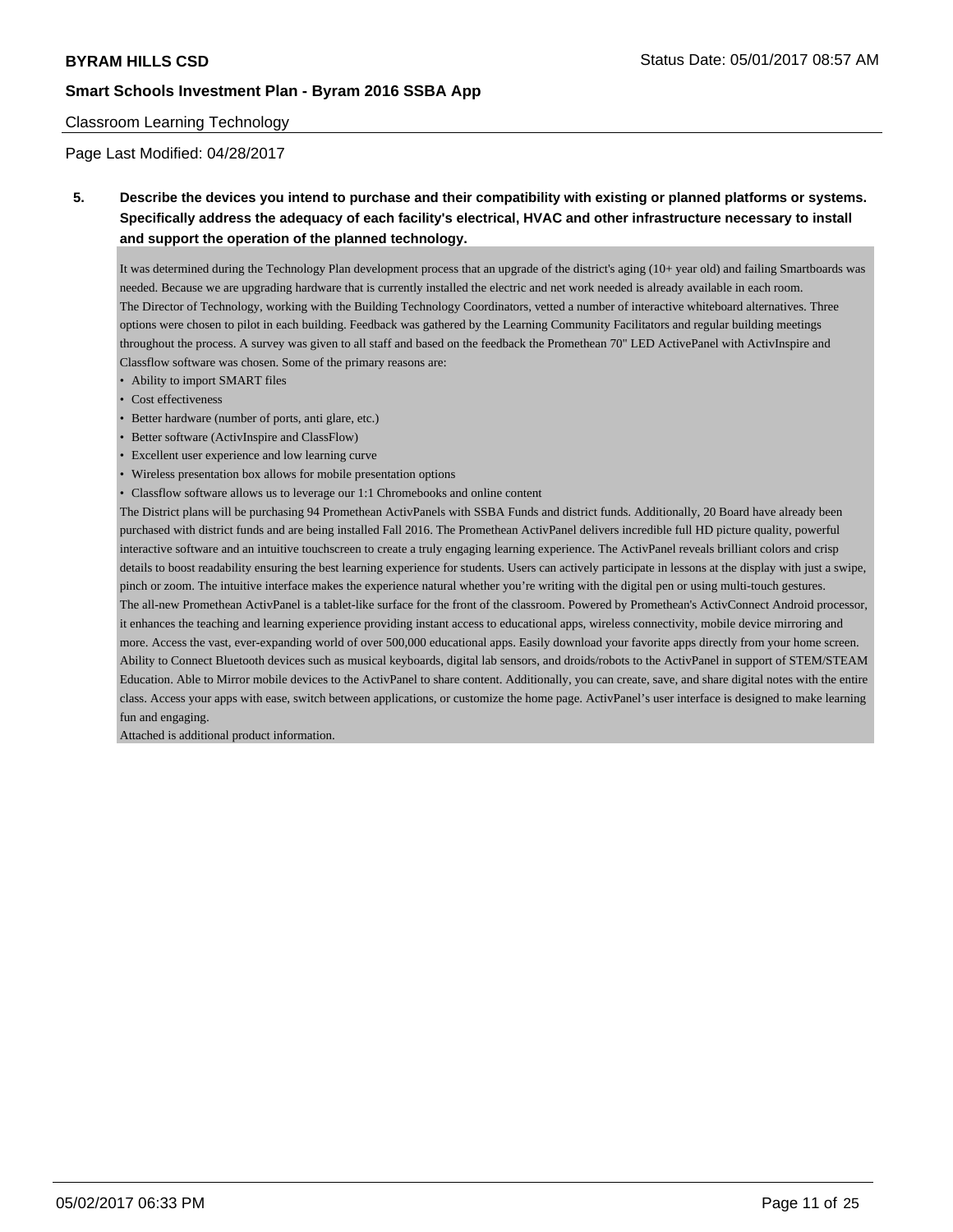### Classroom Learning Technology

Page Last Modified: 04/28/2017

- **6. Describe how the proposed technology purchases will:**
	- **> enhance differentiated instruction;**
	- **> expand student learning inside and outside the classroom;**
	- **> benefit students with disabilities and English language learners; and**
	- **> contribute to the reduction of other learning gaps that have been identified within the district.**

**The expectation is that districts will place a priority on addressing the needs of students who struggle to succeed in a rigorous curriculum. Responses in this section should specifically address this concern and align with the district's Instructional Technology Plan (in particular Question 2 of E. Curriculum and Instruction: "Does the district's instructional technology plan address the needs of students with disabilities to ensure equitable access to instruction, materials and assessments?" and Question 3 of the same section: "Does the district's instructional technology plan address the provision of assistive technology specifically for students with disabilities to ensure access to and participation in the general curriculum?"**

The Promethean ActivBoard has a number of benefits to students in the classroom. Research shows the impact such a device can make and it supports our current instructional mode. The benefit is good for all students and will be available in all classrooms.

**Research:** Study results indicated that, in general, using interactive whiteboards and whole class collaboration hardware/software was associated with a 16 percentile point gain in student achievement. Three features have a statistically significant relationship with effects interactive boards have on student achievement.

- 1. Individual student devices to allow student response. We use Chromebooks as our individual devices. Using devices to assess students and allow them to provide feedback was associated with a 26 percentile point gain in student achievement.
- 2. Use of graphics and other visuals to represent complex information. Use of these aids was also associated with a 26 percentile point gain in student achievement.
- 3. Use of applications or signal that demonstrates an answer is correct or to present information in an unusual context. For example dragging and dropping correct answers into specific locations, acknowledging correct answers with virtual applause, and uncovering information hidden under objects. These practices were associated with a 31 percentile point gain in student achievement. (Marzano)

**Learning environment:** Interactive whiteboards are an effective way to interact with digital content and multimedia in a classroom learning envi-ronment. Learning activities with an interactive whiteboard may include, but are not limited to the following:

- Showing applications
- Manipulating text, images, media, and interactive content
- Showing student work and screens
- Making notes in digital ink and saving later review by students
- Viewing online content as a group
- Creating digital lesson activities with templates, images and multimedia
- Using presentation tools that are included with the whiteboarding software
- Student presentations

**Instructional Approach:** Our district supports a variety of education theories that are grounded in the notion of the social learner and position student engagement in knowledge construc-tion. The interactive whiteboards support the 4 underlying theories of social learning:

- *• Problem Based Learning:* The learners explore meaning and context by solving authentic and real world problems.
- *• Active learning:* The learners are actively engage in the learning process through reading, writing, discussion, analysis, synthesis and evaluation, rather than passively absorbing instruction.
- *• Constructivism:* The learner selects and transform information, build hypotheses in order to make decisions and ultimately construct meaning.

*• Whole-class teaching:* The entire class together, focuses their attention and provides structured, teacher-focused group interaction.

Motivation is a key to student's drive and level of participation in the learning process. Some students are intrinsically motivated to learn because they are driven to understand through reflection and enjoy participating in learning activities. Others are extrinsically motivated by enticements, rewards or teacher-defined objectives. Interactive whiteboards appeal to both intrinsically and extrinsically motivated students. Intrinsically motivated students volunteer to dem-onstrate knowledge on the interactive whiteboard in front of their peers as a means of showcasing individual achievement. Extrinsically motivated students are enticed by the "wow factor" of the technology and are motivated learners as a result of the enjoyment they experience from using the product. (SMART)

The benefits of an interactive whiteboard on teaching and learning are multiplied for students with a disability. Blossom Learning developed an info section contains details about how certain features of an interactive whiteboard, along with other associated classroom technology products, can help students that have certain types of special learning needs. This included visual, audio, mobility, and cognitive disabilities. The benefit varies based on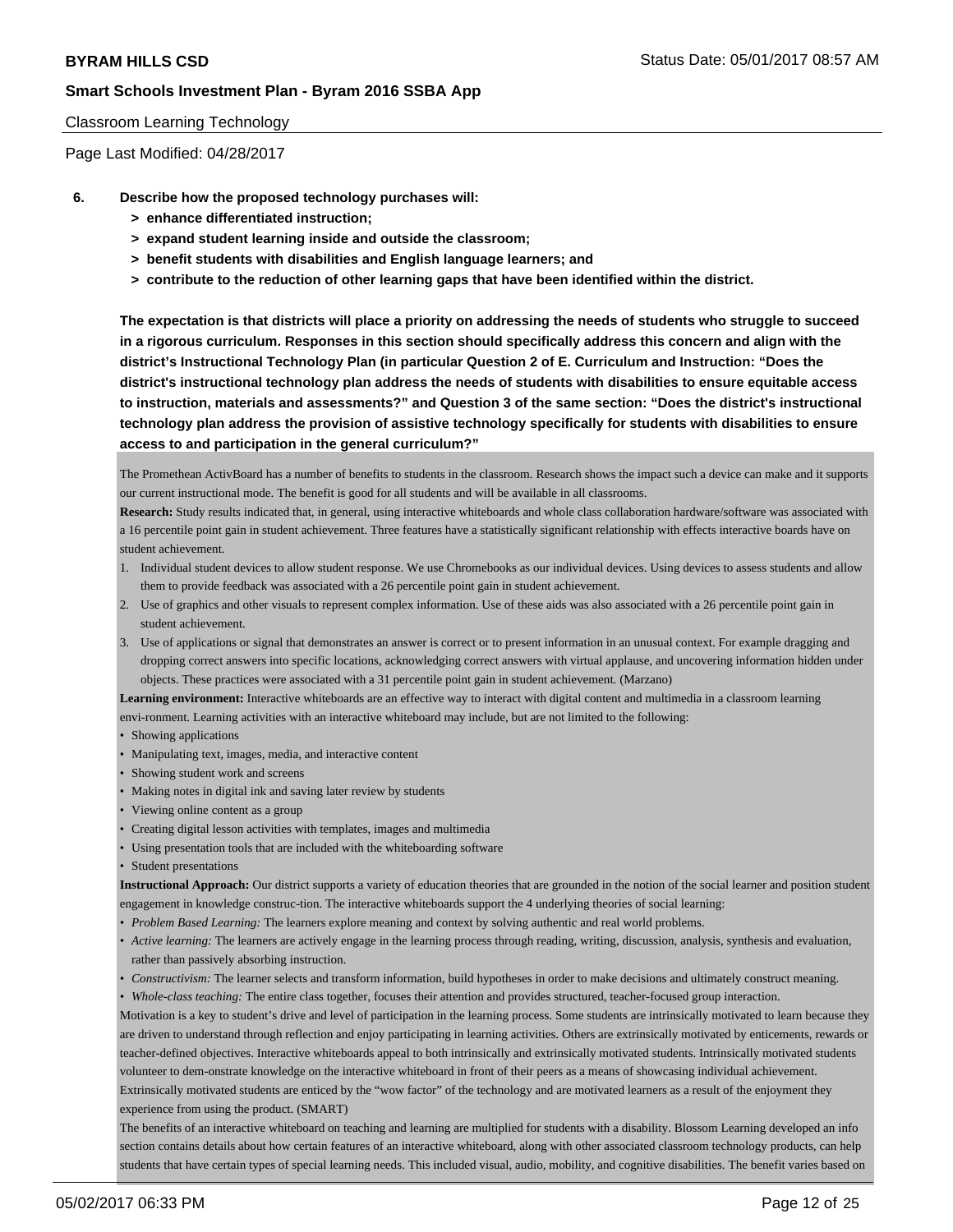# Classroom Learning Technology

# Page Last Modified: 04/28/2017

#### disability and approach. (Bloom)

The Promethean ActivBoard will help us to reduce the gap between individual and whole group work seamlessly in the classroom. It will provide the learning supports needed to be successful in a 21st century classroom.

#### **Benefits for Students with Special Needs and English Language Learners**

As the demands on education's increases, it is becoming more difficult for teachers to accommodate the needs of students with a disability and English Language Learners (ELL) while continuing to meet the needs of the rest of the class. Providing mobile interactive whiteboards to students offers differentiated access to general education curriculum by allowing students to engage with the content. The following is revised from "Interactive Whiteboard Technology: Strategies for Special Needs Students" prepared by Accessibility Partners, LLC. Disability and Accessibility Consultants. Interactive whiteboards provide a multi sensory approach that integrates visual, auditory, touch and movement into the learning environment give educators the interactivity needed to provide engaging lessons to students with a disability and ELLs. For instance, lessons can be completed by using sounds, videos and images that are much more interactive and engaging than in a flat, two-dimensional display of a textbook or blackboard. Digital manipulative tools are critical for hands-on and multi-sensory learning and support repetition of core concepts. Highlighter, curtain, and spotlight tools allow for an emphasis on major points and enhance contrast. Various font options and the magnifier tool optimize the print size/type for students with visual impairments. Freehand shape and freehand text tools reinforce fine motor skill development for those with a dexterity disability. Note taking for review of key concepts and recorded assignments that can be used to review lesson content and be saved, printed and taken home for additional reinforcement. Audio or video supplements make information more accessible for emerging readers and ELL students. Copies of board

work and student/teacher notes can be captured and shared across the classroom or taken home for additional practice and review.

Mobile Interactive Whiteboard Accommodations by Disability The capabilities of mobile interactive whiteboards can be accessed in a variety of ways for students with a variety of disabilities and ELLs. Below are some categories outlined in a white paper prepared by Accessibility Partners, LLC. Disability and Accessibility Consultants on the unique functions interactive whiteboards play in teaching students with disability and ELLs. Physical disabilities:

- Low vision high contrast and font size can be changed
- Blind Notes can be printed and used to translate into
- Braille Deaf or hearing impaired captioning for multimedia presentation, notes can be captured and printed for hearing impaired students who has difficulty taking notes while trying to read lips or sign language
- Mobility challenged –works from the desk wheelchair accessible to both students and educators using wheelchairs
- Temporary disability or medical illness allows students to catch up or go at a slower pace

Learning disabilities:

- Ability to remediate, review and reinforce learning
- Adjust pace to meet individual needs
- Contrast and font adjustments Increased interactivity leading to a greater ability to engage
- Individual and small group participation peer teaching

Cognitive disabilities:

- Increased interactivity leading to a greater ability to engage
- Small group participation
- Adjust pace to meet individual needs
- Engagement leads to longer focus on tasks
- Extending learning beyond the classroom

English as a Second Language:

- Ability to remediate and review
- Adjust pace to meet individual needs
- Small group participation
- Online continuation of learning

#### **(http://web.norman.k12.ok.us/002/ic/special-needs-strategies.pdf)**

#### **References:**

 Accessibility Partners, LLC. Disability and Accessibility Consultants, (2011) Interactive Whiteboard Technology: Strategies for Special Needs Students, White Paper

Blossom Learning, (2016) https://www.blossomlearning.com/showresource.aspx?rid=56

Marzano, R. J., & Haystead, M. (2009). Final report on the evaluation of the Promethean technology. Englewood, CO: Marzano Research Laboratory. SMART Technologies. (2006). Interactive Whiteboards and Learning Improving student learning outcomes and streamlining lesson planning, White Paper,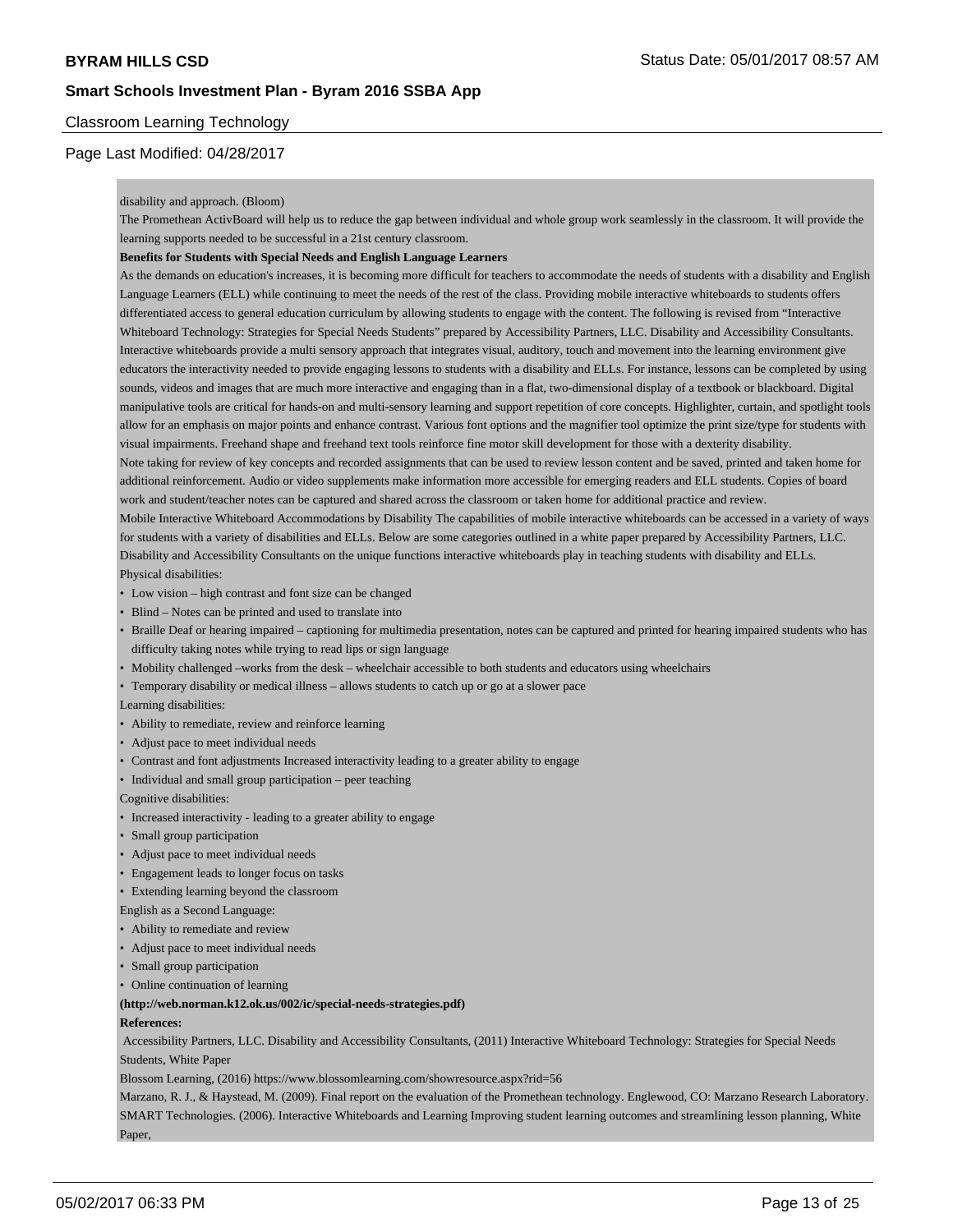### Classroom Learning Technology

Page Last Modified: 04/28/2017

**7. Where appropriate, describe how the proposed technology purchases will enhance ongoing communication with parents and other stakeholders and help the district facilitate technology-based regional partnerships, including distance learning and other efforts.**

The Promethean ActiveBoards will help in communicating with parents/community in and out of school. In school we will be able to demonstrate to parents at events/open housed more effectively the types of learning the students will experience. Out of school students and parents will have access to the lessons that are delivered and recorded on the boards. The boards will allow classroom presentations to be recorded and/or saved for later viewing at home. This will assist parents in understanding the work being presented in the classroom and allow them to better assist their child. We will look to connect with other schools utilizing this technology and share resources. Promethean has a web portal to facilitate this sharing and connections.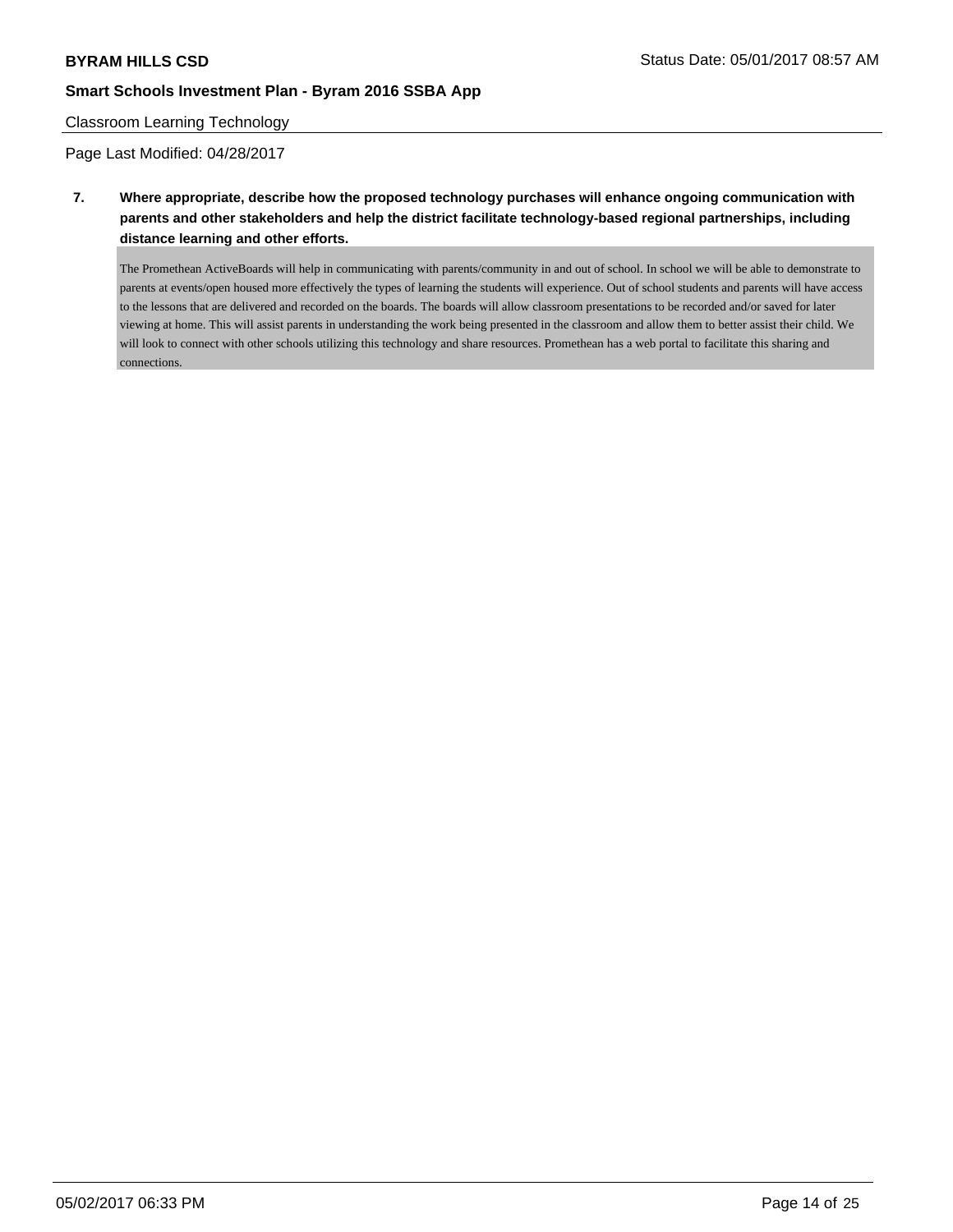### Classroom Learning Technology

Page Last Modified: 04/28/2017

**8. Describe the district's plan to provide professional development to ensure that administrators, teachers and staff can employ the technology purchased to enhance instruction successfully.**

**Note: This response should be aligned and expanded upon in accordance with your district's response to Question 1 of F. Professional Development of your Instructional Technology Plan: "Please provide a summary of professional development offered to teachers and staff, for the time period covered by this plan, to support technology to enhance teaching and learning. Please include topics, audience and method of delivery within your summary."**

The district's professional development plan is differentiated to meet the needs of the staff. We leverage the SAMR model and various data to determine teacher need and support systems. This data includes the Clarity Survey, internal surveys, individual feedback and recommendations. The district provides in-person training before, during, and after school hours; during faculty meetings; through external offerings at the Lower Hudson Regional Information Center and Southern Westchester BOCES; at building level Professional Learning Committee meetings; during faculty meetings; via online resources developed specifically for the district population, online courses developed externally, and through our Building Technology Coordinators that are located in each building. Professional development opportunities follow established best practices and respect the various needs and learning styles of our adult learners.

We are currently 100% saturated with Interactive Smart Boards and the Promethean ActivPanel's are very similar. Our professional development will be able to leverage teachers current knowledge and use this when providing the technology training. By scaffolding those skills to new experiences, we will be able to quickly meet all learners needs.

Byram Hills CSD teachers are dedicated professionals, ready to build a modern learning system using the tools and techniques of today. Learning in the 21st century requires new paradigms and flexibility teaching. To make the best possible uses of the technology tools available we must prepare teachers and develop a professional sharing community. What teachers need and desire is more robust training and support, including specific lesson plans that deal with the high cognitive demands and technical rigor needed for today's student centered classroom.

We recognizes that a comprehensive and appropriate professional development program, aligned the NYSE PD Standards, must be developed to ensure that teachers are well prepared to engage students in the technologies that will lead them to be ready for the demands of the 21st century. We use a variety of approaches to meet teachers needs including synchronous PD, asynchronous PD, blended PD, learning communities, lesson/student work shares, edcamp pd, independent studies, literature circles, on demand, job embedded PD, research studies, and more. This well rounded PD offerings allows educators to get the level of support they need to be successful. PD is delivered by in district coaches, peers, outside experts, regional centers, and independently.

#### **Embedded Professional Development**

We believe that embedded and on demand (just in time) PD can make the greatest impact in a system. We have a Building Technology Coordinator (teacher on assignment) in each building to provide this PD. This teacher is NYS Certified in a subject area appropriate to the building they are in. The Building Technology Coordinator receive turnkey training and support staff on all aspect of technology integration and utilization.

#### **Professional Development Offered**

We utilize internal and external sources to provide PD. This includes teachers, administrators, aids, models schools specialist, consultants, and others.

| Date    | <b>Topic</b>                                          | <b>Audience</b>         | <b>Delivery</b>                                                                |
|---------|-------------------------------------------------------|-------------------------|--------------------------------------------------------------------------------|
| Ongoing | Promethean Active Boards and<br><b>Active Inspire</b> | K-12 Teachers and Staff | 1:1 and Small Group<br>(After School, Summer, and<br>Meetings/Preps)<br>Online |
| Ongoing | PBL and Technology                                    | K-12 Teachers and Staff | 1:1 and Small Group<br>(After School, Summer, and<br>Meetings/Preps)<br>Online |
| Ongoing | Google Apps for Education                             | K-12 Teachers and Staff | 1:1 and Small Group<br>(After School, Summer, and<br>Meetings/Preps)<br>Online |
| Ongoing | Chromebooks in the Classroom                          | K-12 Teachers and Staff | 1:1 and Small Group<br>(After School, Summer, and                              |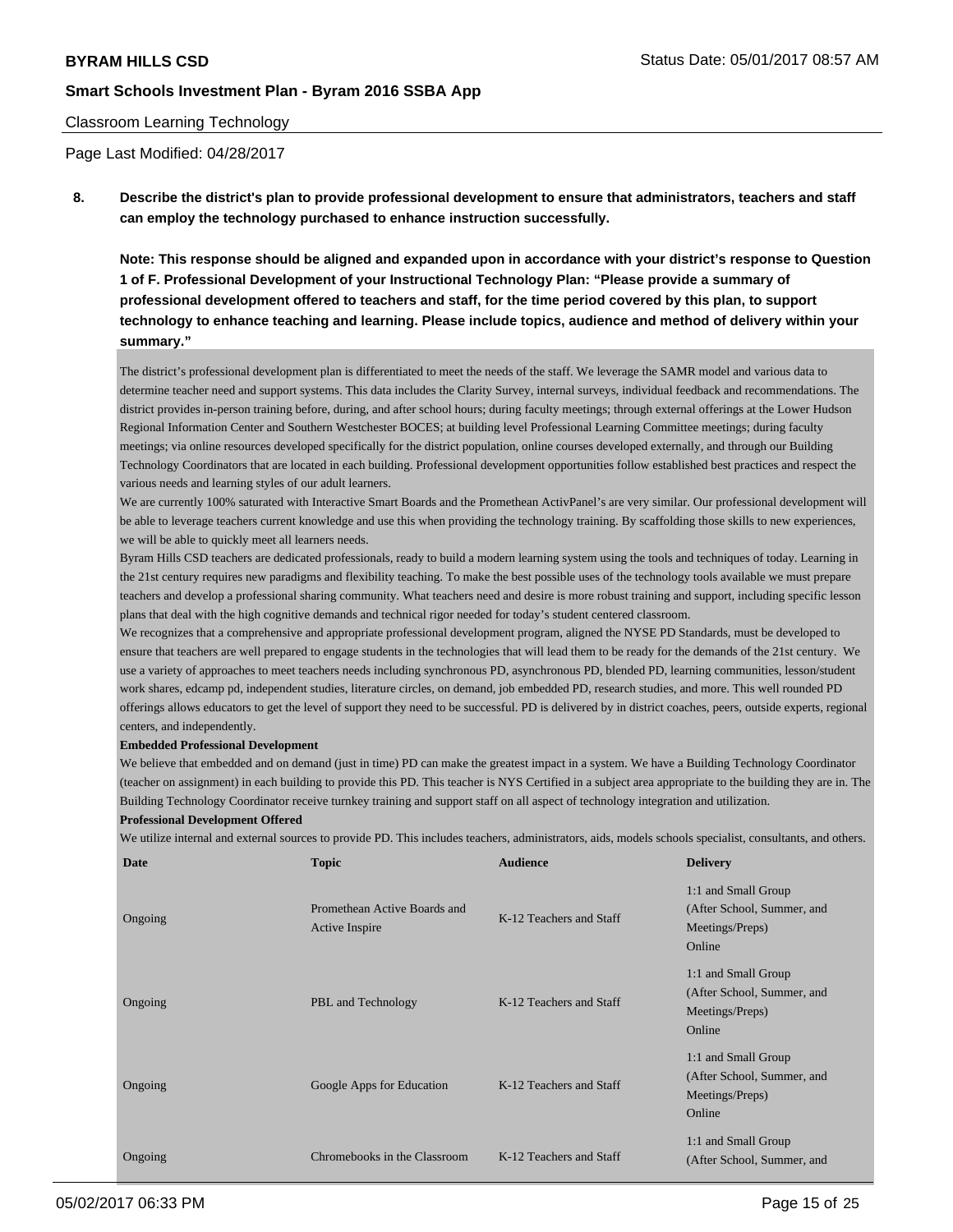# Classroom Learning Technology

|         |                                                                                                           |                         | Meetings/Preps)<br>Online                                                      |
|---------|-----------------------------------------------------------------------------------------------------------|-------------------------|--------------------------------------------------------------------------------|
| Ongoing | New Teacher Training                                                                                      | K-12 New Teachers       | 1:1 and Small Group<br>(After School, Summer, and<br>Meetings/Preps)<br>Online |
| Ongoing | Model Schools Workshops                                                                                   | K-12 Teachers and Staff | 1:1 and Small Group<br>(After School, Summer, and<br>Meetings/Preps)<br>Online |
| Ongoing | Makerspaces and Maker Culture                                                                             | K-12 Teachers and Staff | 1:1 and Small Group<br>(After School, Summer, and<br>Meetings/Preps)<br>Online |
| Ongoing | Integrating STEAM Tools (Various:<br>Little Bits, Dash and Dot, Nao<br>Robot, 3D Printing, OzoBots, Etc.) | K-12 Teachers and Staff | 1:1 and Small Group<br>(After School, Summer, and<br>Meetings/Preps)<br>Online |
| Ongoing | The 5Cs and Technology                                                                                    | K-12 Teachers and Staff | 1:1 and Small Group<br>(After School, Summer, and<br>Meetings/Preps)<br>Online |
| Ongoing | Maximizing the Impact of<br><b>Interactive Board</b>                                                      | K-12 Teachers and Staff | 1:1 and Small Group<br>(After School, Summer, and<br>Meetings/Preps)<br>Online |
| Ongoing | Going $1:1$                                                                                               | K-12 Teachers and Staff | 1:1 and Small Group<br>(After School, Summer, and<br>Meetings/Preps)<br>Online |
| Ongoing | Administrative Training (Leading in<br>the 21st Century)                                                  | Administration          | 1:1 and Small Group<br>(After School, Summer, and<br>Meetings/Preps)<br>Online |
| Ongoing | Co-Teaching and Technology                                                                                | K-12 Teachers and Staff | 1:1 and Small Group<br>(After School, Summer, and<br>Meetings/Preps)<br>Online |
| Ongoing | Growth Mindset, Technology, and<br>Makers                                                                 | K-12 Teachers and Staff | 1:1 and Small Group<br>(After School, Summer, and<br>Meetings/Preps)<br>Online |
| Ongoing | Various software specific training                                                                        | K-12 Teachers and Staff | 1:1 and Small Group<br>(After School, Summer, and<br>Meetings/Preps)<br>Online |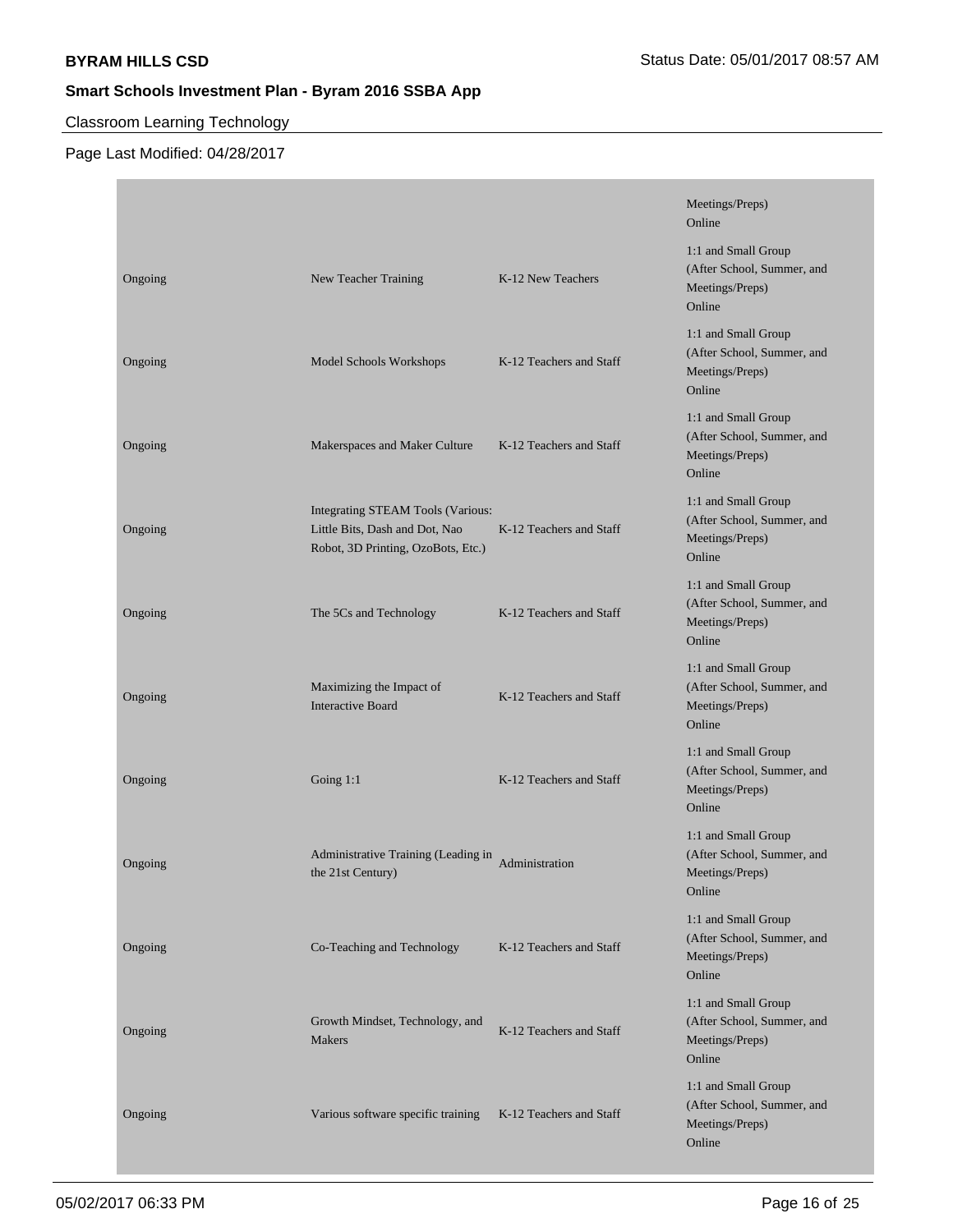#### Classroom Learning Technology

Page Last Modified: 04/28/2017

**9. Districts must contact the SUNY/CUNY teacher preparation program that supplies the largest number of the district's new teachers to request advice on innovative uses and best practices at the intersection of pedagogy and educational technology.**

By checking this box, you certify that you have contacted the SUNY/CUNY teacher preparation program that supplies the largest number of your new teachers to request advice on these issues.

**9a. Please enter the name of the SUNY or CUNY Institution that you contacted.**

SUNY New Paltz

**9b. Enter the primary Institution phone number.**

845-257-7869

**9c. Enter the name of the contact person with whom you consulted and/or will be collaborating with on innovative uses of technology and best practices.**

Kiersten Greene

**10. A district whose Smart Schools Investment Plan proposes the purchase of technology devices and other hardware must account for nonpublic schools in the district.**

**Are there nonpublic schools within your school district?**

Yes

 $\boxtimes$  No

**11. Nonpublic Classroom Technology Loan Calculator**

**The Smart Schools Bond Act provides that any Classroom Learning Technology purchases made using Smart Schools funds shall be lent, upon request, to nonpublic schools in the district. However, no school district shall be required to loan technology in amounts greater than the total obtained and spent on technology pursuant to the Smart Schools Bond Act and the value of such loan may not exceed the total of \$250 multiplied by the nonpublic school enrollment in the base year at the time of enactment.**

**See:**

**http://www.p12.nysed.gov/mgtserv/smart\_schools/docs/Smart\_Schools\_Bond\_Act\_Guidance\_04.27.15\_Final.pdf.**

|                                     | 1. Classroom<br>Technology<br>Sub-allocation | l 2. Public<br>Enrollment<br>$(2014-15)$ | 3. Nonpublic<br>Enrollment<br>(2014-15) | l 4. Sum of<br>l Public and<br>Nonpublic<br>Enrollment | 15. Total Per<br>Pupil Sub-<br>l allocation | l 6. Total<br>Nonpublic Loan<br>Amount                                                        |
|-------------------------------------|----------------------------------------------|------------------------------------------|-----------------------------------------|--------------------------------------------------------|---------------------------------------------|-----------------------------------------------------------------------------------------------|
| Calculated Nonpublic Loan<br>Amount |                                              |                                          |                                         |                                                        |                                             | (No Response)   (No Response)   (No Response)   (No Response)   (No Response)   (No Response) |

- **12. To ensure the sustainability of technology purchases made with Smart Schools funds, districts must demonstrate a long-term plan to maintain and replace technology purchases supported by Smart Schools Bond Act funds. This sustainability plan shall demonstrate a district's capacity to support recurring costs of use that are ineligible for Smart Schools Bond Act funding such as device maintenance, technical support, Internet and wireless fees, maintenance of hotspots, staff professional development, building maintenance and the replacement of incidental items. Further, such a sustainability plan shall include a long-term plan for the replacement of purchased devices and equipment at the end of their useful life with other funding sources.**
	- $\boxtimes$  By checking this box, you certify that the district has a sustainability plan as described above.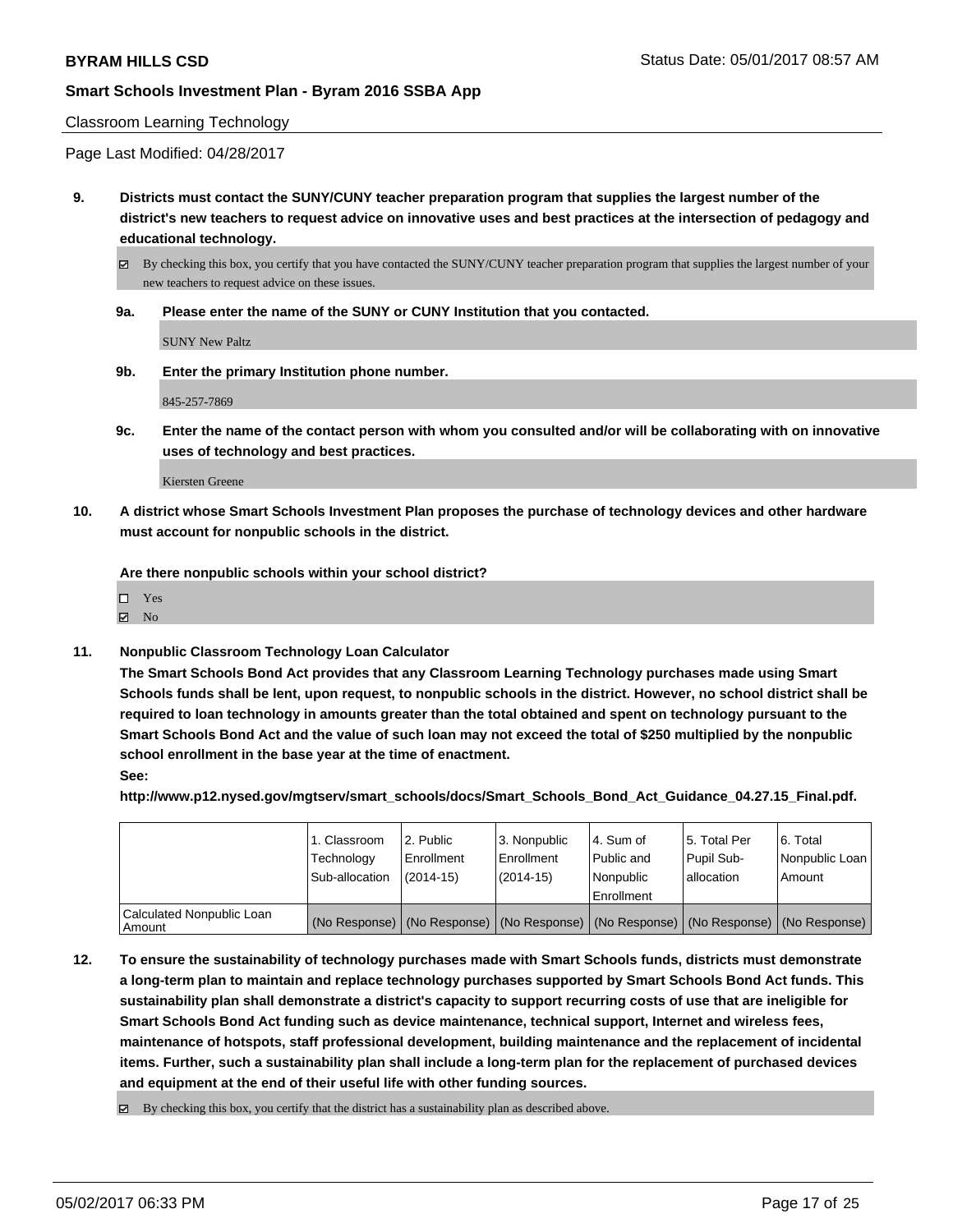# Classroom Learning Technology

Page Last Modified: 04/28/2017

**13. Districts must ensure that devices purchased with Smart Schools Bond funds will be distributed, prepared for use, maintained and supported appropriately. Districts must maintain detailed device inventories in accordance with generally accepted accounting principles.**

By checking this box, you certify that the district has a distribution and inventory management plan and system in place.

**14. If you are submitting an allocation for Classroom Learning Technology complete this table. Note that the calculated Total at the bottom of the table must equal the Total allocation for this category that you entered in the SSIP Overview overall budget.**

|                         | Sub-Allocation |
|-------------------------|----------------|
| Interactive Whiteboards | 333,850        |
| Computer Servers        | l 0            |
| Desktop Computers       | l 0            |
| <b>Laptop Computers</b> | l 0            |
| <b>Tablet Computers</b> | l 0            |
| <b>Other Costs</b>      | l 0            |
| Totals:                 | 333,850        |

**15. Please detail the type, quantity, per unit cost and total cost of the eligible items under each sub-category. This is especially important for any expenditures listed under the "Other" category. All expenditures must be capital-bond eligible to be reimbursed through the SSBA. If you have any questions, please contact us directly through smartschools@nysed.gov.**

**Please specify in the "Item to be Purchased" field which specific expenditures and items are planned to meet the district's nonpublic loan requirement, if applicable.**

**NOTE: Wireless Access Points that will be loaned/purchased for nonpublic schools should ONLY be included in this category, not under School Connectivity, where public school districts would list them. Add rows under each sub-category for additional items, as needed.**

| Select the allowable expenditure | Item to be Purchased                 | Quantity | Cost per Item | <b>Total Cost</b> |
|----------------------------------|--------------------------------------|----------|---------------|-------------------|
| type.                            |                                      |          |               |                   |
| Repeat to add another item under |                                      |          |               |                   |
| each type.                       |                                      |          |               |                   |
| Interactive Whiteboards          | <b>Promethean ActivPanel</b>         | -93      | 3.575         | 332.475           |
| Interactive Whiteboards          | Promethean ActivPanel (partial SSBA) |          | 1.375         | 1,375             |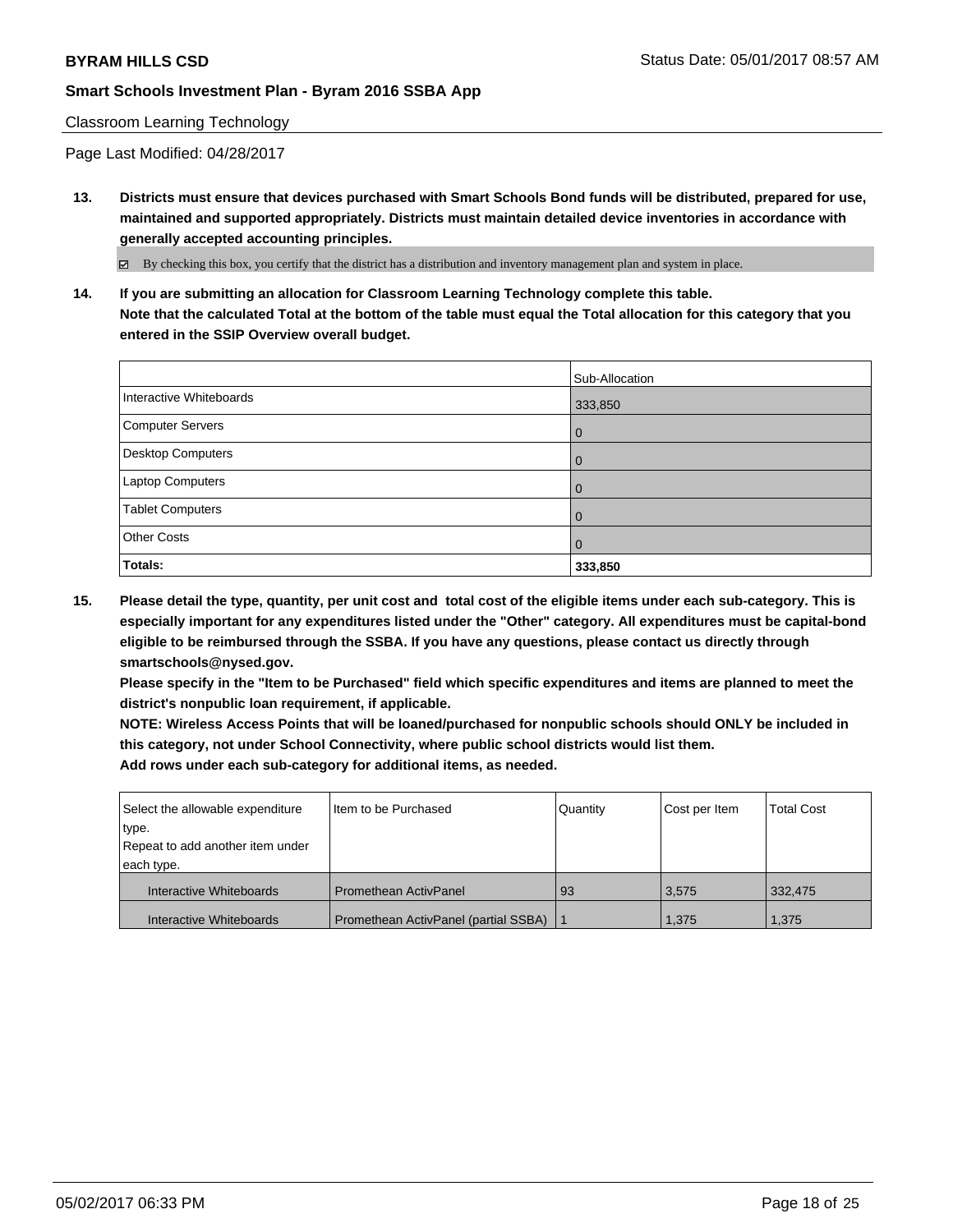### Pre-Kindergarten Classrooms

Page Last Modified: 09/14/2016

### **Group 1**

**1. Provide information regarding how and where the district is currently serving pre-kindergarten students and justify the need for additional space with enrollment projections over 3 years.**

(No Response)

- **2. Describe the district's plan to construct, enhance or modernize education facilities to accommodate prekindergarten programs. Such plans must include:**
	- **Specific descriptions of what the district intends to do to each space;**
	- **An affirmation that pre-kindergarten classrooms will contain a minimum of 900 square feet per classroom;**
	- **The number of classrooms involved;**
	- **The approximate construction costs per classroom; and**
	- **Confirmation that the space is district-owned or has a long-term lease that exceeds the probable useful life of the improvements.**

(No Response)

**3. Smart Schools Bond Act funds may only be used for capital construction costs. Describe the type and amount of additional funds that will be required to support ineligible ongoing costs (e.g. instruction, supplies) associated with any additional pre-kindergarten classrooms that the district plans to add.**

(No Response)

**4. All plans and specifications for the erection, repair, enlargement or remodeling of school buildings in any public school district in the State must be reviewed and approved by the Commissioner. Districts that plan capital projects using their Smart Schools Bond Act funds will undergo a Preliminary Review Process by the Office of Facilities Planning.**

**Please indicate on a separate row each project number given to you by the Office of Facilities Planning.**

| Project Number |  |
|----------------|--|
| (No Response)  |  |

**5. If you have made an allocation for Pre-Kindergarten Classrooms, complete this table. Note that the calculated Total at the bottom of the table must equal the Total allocation for this category that you entered in the SSIP Overview overall budget.**

| Totals:                                  | 0              |
|------------------------------------------|----------------|
| Other Costs                              | (No Response)  |
| Enhance/Modernize Educational Facilities | (No Response)  |
| Construct Pre-K Classrooms               | (No Response)  |
|                                          | Sub-Allocation |

**6. Please detail the type, quantity, per unit cost and total cost of the eligible items under each sub-category. This is especially important for any expenditures listed under the "Other" category. All expenditures must be capital-bond eligible to be reimbursed through the SSBA. If you have any questions, please contact us directly through smartschools@nysed.gov.**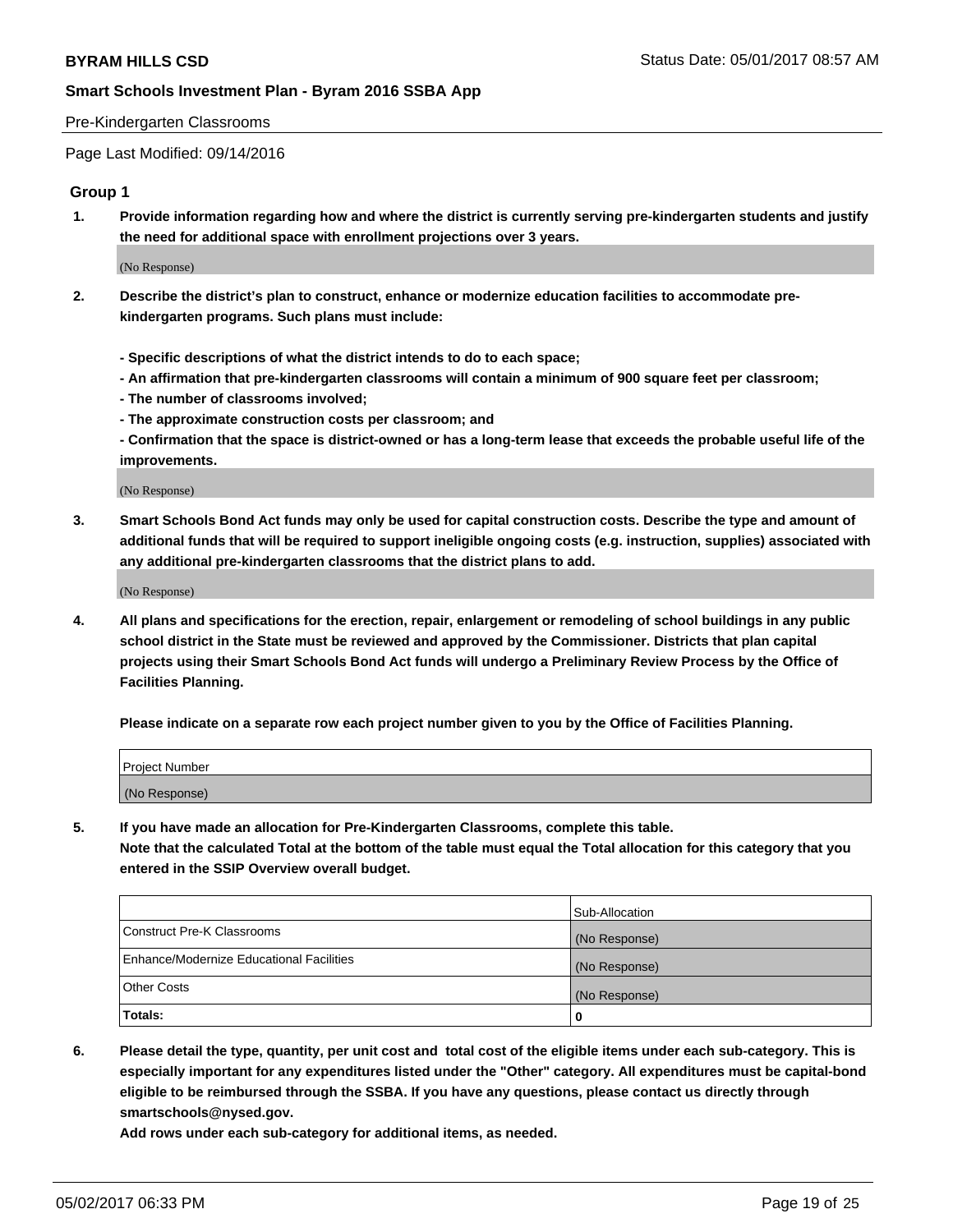# Pre-Kindergarten Classrooms

Page Last Modified: 09/14/2016

| Select the allowable expenditure | Item to be purchased | Quantity      | Cost per Item | <b>Total Cost</b> |
|----------------------------------|----------------------|---------------|---------------|-------------------|
| type.                            |                      |               |               |                   |
| Repeat to add another item under |                      |               |               |                   |
| each type.                       |                      |               |               |                   |
| (No Response)                    | (No Response)        | (No Response) | (No Response) | (No Response)     |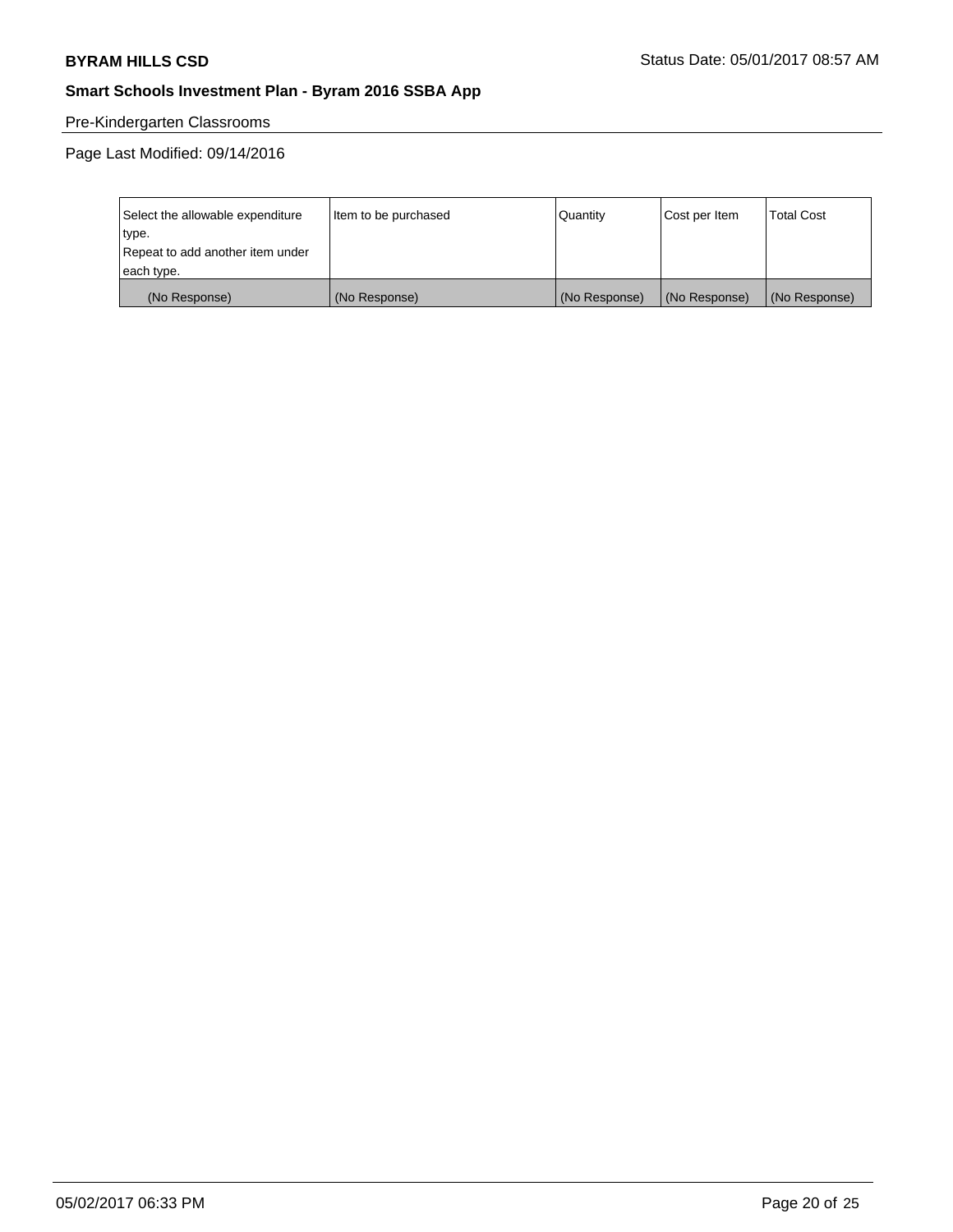Replace Transportable Classrooms

Page Last Modified: 09/14/2016

### **Group 1**

**1. Describe the district's plan to construct, enhance or modernize education facilities to provide high-quality instructional space by replacing transportable classrooms.**

(No Response)

**2. All plans and specifications for the erection, repair, enlargement or remodeling of school buildings in any public school district in the State must be reviewed and approved by the Commissioner. Districts that plan capital projects using their Smart Schools Bond Act funds will undergo a Preliminary Review Process by the Office of Facilities Planning.**

**Please indicate on a separate row each project number given to you by the Office of Facilities Planning.**

| Project Number |  |
|----------------|--|
| (No Response)  |  |

**3. For large projects that seek to blend Smart Schools Bond Act dollars with other funds, please note that Smart Schools Bond Act funds can be allocated on a pro rata basis depending on the number of new classrooms built that directly replace transportable classroom units.**

**If a district seeks to blend Smart Schools Bond Act dollars with other funds describe below what other funds are being used and what portion of the money will be Smart Schools Bond Act funds.**

(No Response)

**4. If you have made an allocation for Replace Transportable Classrooms, complete this table. Note that the calculated Total at the bottom of the table must equal the Total allocation for this category that you entered in the SSIP Overview overall budget.**

|                                                | Sub-Allocation |
|------------------------------------------------|----------------|
| Construct New Instructional Space              | (No Response)  |
| Enhance/Modernize Existing Instructional Space | (No Response)  |
| Other Costs                                    | (No Response)  |
| Totals:                                        | $\Omega$       |

**5. Please detail the type, quantity, per unit cost and total cost of the eligible items under each sub-category. This is especially important for any expenditures listed under the "Other" category. All expenditures must be capital-bond eligible to be reimbursed through the SSBA. If you have any questions, please contact us directly through smartschools@nysed.gov.**

| Select the allowable expenditure | Item to be purchased | Quantity      | Cost per Item | <b>Total Cost</b> |
|----------------------------------|----------------------|---------------|---------------|-------------------|
| type.                            |                      |               |               |                   |
| Repeat to add another item under |                      |               |               |                   |
| each type.                       |                      |               |               |                   |
| (No Response)                    | (No Response)        | (No Response) | (No Response) | (No Response)     |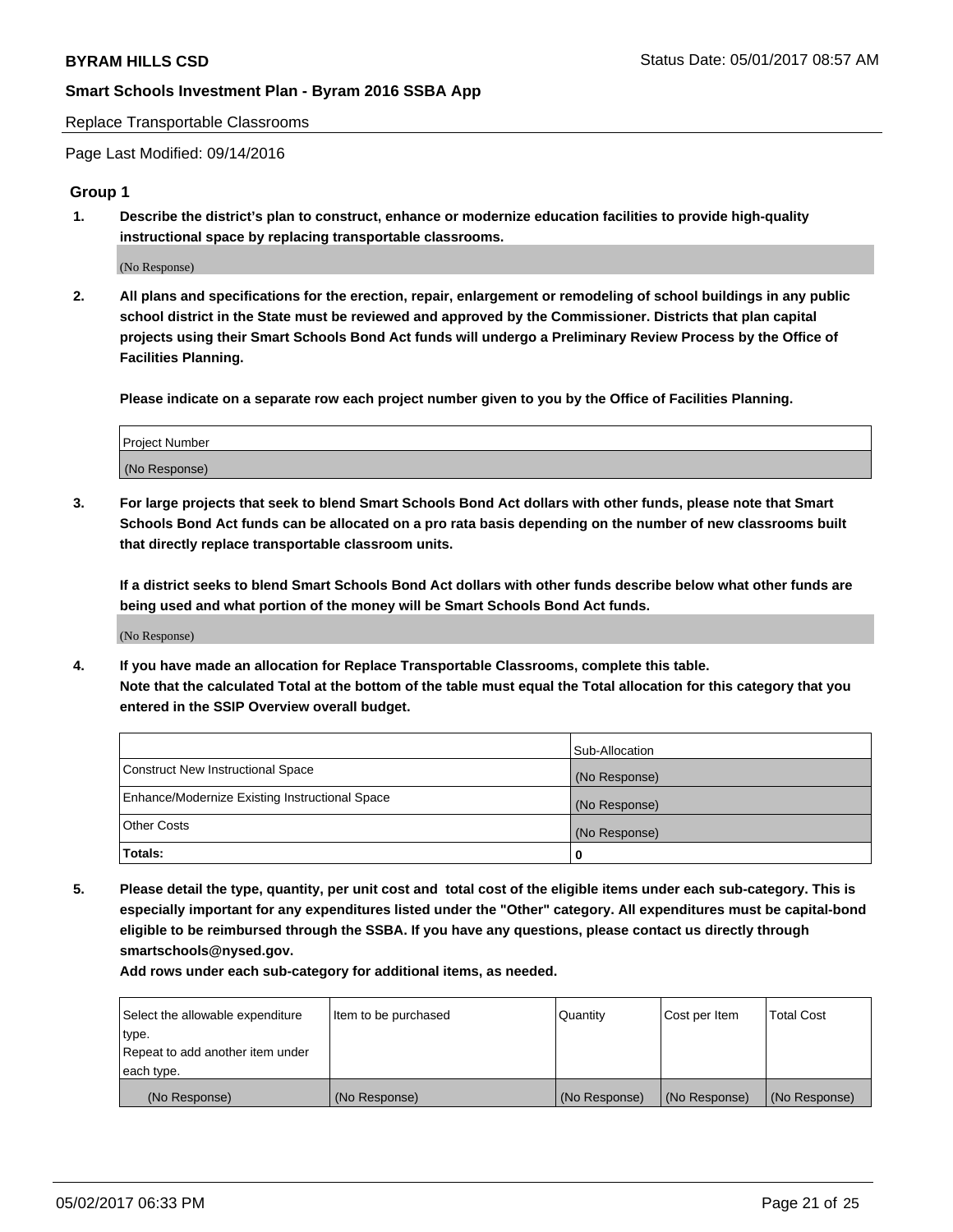### High-Tech Security Features

Page Last Modified: 04/28/2017

### **Group 1**

**1. Describe how you intend to use Smart Schools Bond Act funds to install high-tech security features in school buildings and on school campuses.**

(No Response)

**2. All plans and specifications for the erection, repair, enlargement or remodeling of school buildings in any public school district in the State must be reviewed and approved by the Commissioner. Districts that plan capital projects using their Smart Schools Bond Act funds will undergo a Preliminary Review Process by the Office of Facilities Planning.** 

**Please indicate on a separate row each project number given to you by the Office of Facilities Planning.**

| Project Number |  |
|----------------|--|
|                |  |
|                |  |
|                |  |
| (No Response)  |  |
|                |  |

- **3. Was your project deemed eligible for streamlined Review?**
	- Yes  $\hfill \square$  No
- **4. Include the name and license number of the architect or engineer of record.**

| <b>Name</b>   | License Number |
|---------------|----------------|
| (No Response) | (No Response)  |

**5. If you have made an allocation for High-Tech Security Features, complete this table. Note that the calculated Total at the bottom of the table must equal the Total allocation for this category that you entered in the SSIP Overview overall budget.**

|                                                      | Sub-Allocation |
|------------------------------------------------------|----------------|
| Capital-Intensive Security Project (Standard Review) | (No Response)  |
| Electronic Security System                           | (No Response)  |
| <b>Entry Control System</b>                          | (No Response)  |
| Approved Door Hardening Project                      | (No Response)  |
| <b>Other Costs</b>                                   | (No Response)  |
| Totals:                                              | 0              |

**6. Please detail the type, quantity, per unit cost and total cost of the eligible items under each sub-category. This is especially important for any expenditures listed under the "Other" category. All expenditures must be capital-bond eligible to be reimbursed through the SSBA. If you have any questions, please contact us directly through smartschools@nysed.gov.**

| (No Response)                    | (No Response)        | (No Response)   | (No Response) | (No Response)     |
|----------------------------------|----------------------|-----------------|---------------|-------------------|
| each type.                       |                      |                 |               |                   |
| Repeat to add another item under |                      |                 |               |                   |
| type.                            |                      |                 |               |                   |
| Select the allowable expenditure | Item to be purchased | <b>Quantity</b> | Cost per Item | <b>Total Cost</b> |
|                                  |                      |                 |               |                   |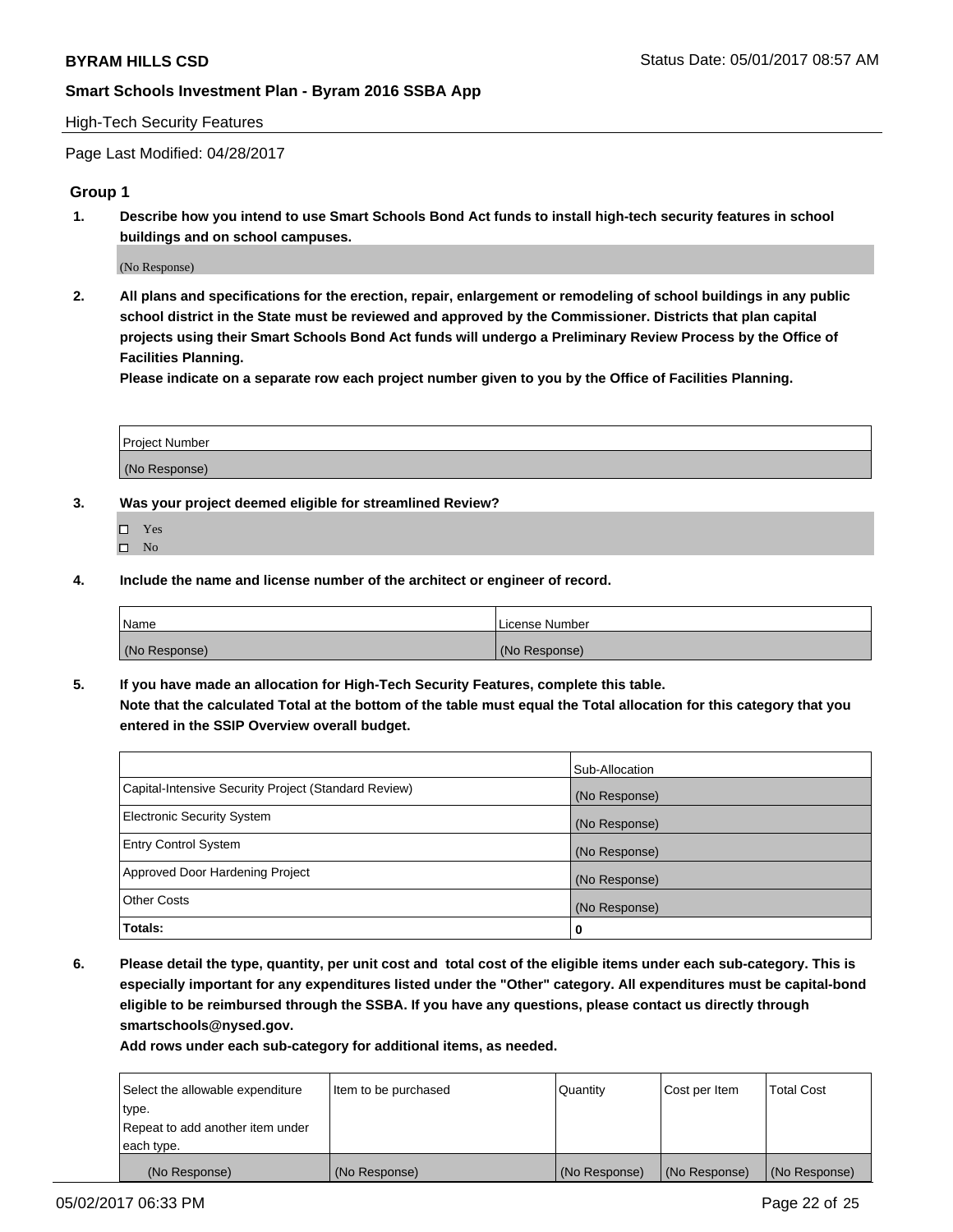High-Tech Security Features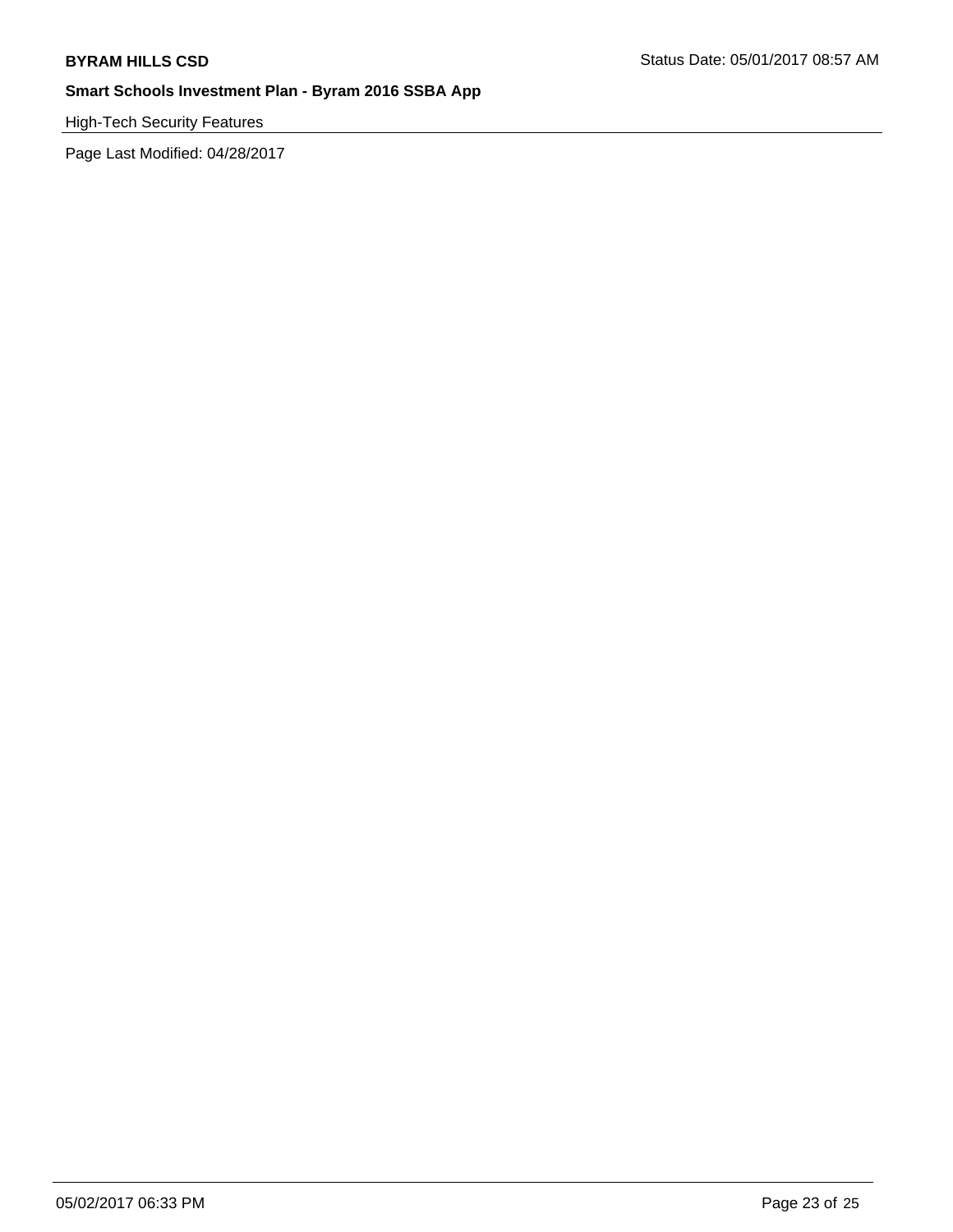Report